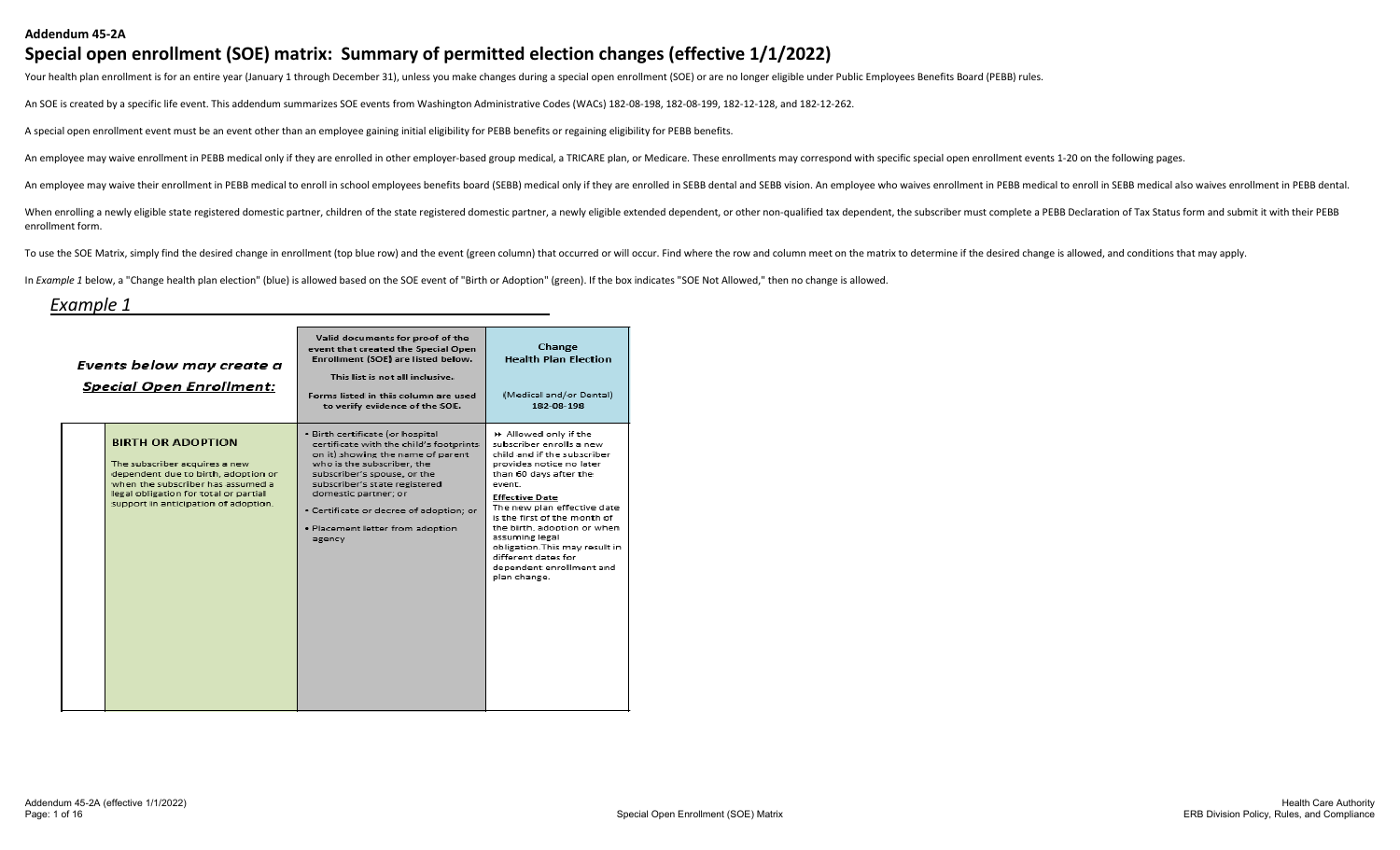#### **Addendum 45-2A**

# **Special open enrollment (SOE) matrix: Summary of permitted election changes (effective 1/1/2022)**

This matrix only summarizes special open enrollment events in chapters 182-08 and 182-12 WAC and the corresponding actions that are allowed. It does not describe other circumstances such as initial eligibility, open enroll Notification of the SOE event **must be received no later than sixty (60) days after the event occurs**, except for birth/adoption SOE event #3 and Medicare enrollment SOE event #14.

>> Provides example(s) of Internal Revenue Service (IRS) "consistency rule;" the election change must be allowable under Internal Revenue Code and Treasury regulations, and correspond to and be consistent with the event th

|   | Events below may create a<br><b>Special Open Enrollment:</b>                                                                                                                                                                                                                                  | Valid documents for proof of the<br>event that created the Special Open<br>Enrollment (SOE) are listed below.<br>This list is not all inclusive.<br>Documents listed in this column are<br>used to verify evidence of the SOE.                                                                                                                                                                                                                                                                                                                                                                                                                                  | Change<br><b>Health Plan Election</b><br>(Medical and/or Dental)<br>182-08-198                                                                                                                                                                                                                                                                                                                                                                                                                        | <b>Enroll Eligible</b><br>Dependent(s)<br><b>Health Plan Coverage</b><br>(Medical and/or Dental)<br>182-12-262                                                                                                                                                                                                                                                                                                                                                                                       | <b>Remove Eligible</b><br>Dependent(s)<br>from<br><b>Health Plan Coverage</b><br>(Medical and/or Dental)<br>182-12-262                                                                                                                                                                                                                                                                                                                              | Waive<br><b>Enrollment in Medical</b><br>(Employees Only)<br>182-12-128                                                                                                                                                                                                                                                                                                                                                         | <b>Return from Waived</b><br><b>Enrollment in Medical</b><br>(Employees Only)<br>182-12-128                                                                                                                                                                                                                                                                                                                                                                                                                           | <b>Enroll In or Change</b><br><b>Premium Payment Plan</b><br>(Employees Only)<br>182-08-199                                                                                                                                                                                                                                                                                                                                            | <b>Enroll In or Change</b><br><b>Medical FSA</b><br>(Employees Only)<br>182-08-199                                                                                                                                                                                                                                                                                                                                                                                                                                                                             | <b>Enroll In or Change</b><br><b>DCAP</b><br>(Employees Only)<br>182-08-199                                                                                                                                                                                                                                                                                                                                                                                                                                                                                               |
|---|-----------------------------------------------------------------------------------------------------------------------------------------------------------------------------------------------------------------------------------------------------------------------------------------------|-----------------------------------------------------------------------------------------------------------------------------------------------------------------------------------------------------------------------------------------------------------------------------------------------------------------------------------------------------------------------------------------------------------------------------------------------------------------------------------------------------------------------------------------------------------------------------------------------------------------------------------------------------------------|-------------------------------------------------------------------------------------------------------------------------------------------------------------------------------------------------------------------------------------------------------------------------------------------------------------------------------------------------------------------------------------------------------------------------------------------------------------------------------------------------------|------------------------------------------------------------------------------------------------------------------------------------------------------------------------------------------------------------------------------------------------------------------------------------------------------------------------------------------------------------------------------------------------------------------------------------------------------------------------------------------------------|-----------------------------------------------------------------------------------------------------------------------------------------------------------------------------------------------------------------------------------------------------------------------------------------------------------------------------------------------------------------------------------------------------------------------------------------------------|---------------------------------------------------------------------------------------------------------------------------------------------------------------------------------------------------------------------------------------------------------------------------------------------------------------------------------------------------------------------------------------------------------------------------------|-----------------------------------------------------------------------------------------------------------------------------------------------------------------------------------------------------------------------------------------------------------------------------------------------------------------------------------------------------------------------------------------------------------------------------------------------------------------------------------------------------------------------|----------------------------------------------------------------------------------------------------------------------------------------------------------------------------------------------------------------------------------------------------------------------------------------------------------------------------------------------------------------------------------------------------------------------------------------|----------------------------------------------------------------------------------------------------------------------------------------------------------------------------------------------------------------------------------------------------------------------------------------------------------------------------------------------------------------------------------------------------------------------------------------------------------------------------------------------------------------------------------------------------------------|---------------------------------------------------------------------------------------------------------------------------------------------------------------------------------------------------------------------------------------------------------------------------------------------------------------------------------------------------------------------------------------------------------------------------------------------------------------------------------------------------------------------------------------------------------------------------|
| 1 | <b>MARRIAGE</b><br>The subscriber acquires a new<br>dependent due to marriage.<br>The required form must be received no<br>later than 60 days after the date of<br>marriage.                                                                                                                  | · Marriage certificate<br>If adding a new spouse, the<br>subscriber must also provide<br>evidence that the marriage is still<br>valid (e.g., a utility bill within the last<br>6 months showing both your and your<br>spouse's name).<br>If the subscriber is newly married and<br>is adding their spouse up to six<br>months after the date of marriage,<br>only a marriage certificate is required.                                                                                                                                                                                                                                                           | Allowed only if the<br>subscriber enrolls a new<br>spouse.<br><b>Effective Date</b><br>The new plan effective date is<br>the first of the month after the<br>later of:<br>(a) Date of marriage,<br>(b) Date form is received.<br>If the later of (a) or (b) is the<br>first day of the month, the<br>effective date is that day.                                                                                                                                                                      | >> The subscriber may<br>enroll a new spouse and any<br>dependent children of the<br>spouse. Existing uncovered<br>dependents may not be<br>enrolled.<br><b>Enrollment Date</b><br>Enrollment is effective the<br>first day of the month after<br>the later of:<br>(a) Date of marriage,<br>(b) Date form is received.<br>If the later of (a) or (b) is the<br>first day of the month, the<br>enrollment date is that day                                                                            | Allowed only if the<br>dependent enrolls in the<br>new spouse's employer-<br>based group health plan.<br><b>Remove Date</b><br>Remove the dependent<br>from coverage the last day<br>of the month of the later of:<br>(a) Date of marriage,<br>or<br>(b) Date form is received<br>If the later of (a) or (b) is the<br>first day of the month, the<br>remove date is the last day<br>of the previous month.                                         | >> Allowed only if the<br>employee enrolls in medica<br>under the new spouse's<br>employer-based group<br>health plan.<br><b>Waive Date</b><br>Waive coverage the last day<br>of the month of the later of<br>(a) Date of marriage,<br>(b) Date form is received.<br>If the later of (a) or (b) is the<br>first day of the month, the<br>waive date is the last day of<br>the previous month.                                   | >> The employee may enroll<br>in order to enroll a new<br>spouse or children acquired<br>through the marriage.<br><b>Existing uncovered</b><br>dependents may not be<br>enrolled.<br><b>Enrollment Date</b><br>Enrollment is effective the<br>first day of the month after<br>the later of:<br>(a) Date of marriage,<br>or<br>(b) Date form is received.<br>If the later of (a) or (b) is the<br>first day of the month, the<br>enrollment begins on that<br>day.                                                     | ▶ Premium payment plan<br>changes are allowed when<br>consistent with a change in<br>PEBB health plan<br>enrollment.<br>Premiums may be collected<br>pre-tax if a spouse and/or<br>dependents qualify as tax<br>dependents (unless<br>otherwise requested).                                                                                                                                                                            | >> The employee may enro<br>or increase election for a<br>tax-dependent spouse or<br>tax-dependent children, or<br>decrease election if the<br>employee or tax-dependent<br>children gain eligibility and<br>enroll in a new spouse's<br>health plan or FSA.<br>The enrollment or change is<br>effective the first day of the<br>month following the later<br>(a) Date of marriage,<br>(b) Date form is received.<br>If the later of (a) or (b) is the<br>first day of the month, the<br>enrollment or change in<br>election begins on that day.               | >> The employee may enroll<br>or increase election if<br>gaining a new IRC Section<br>21(b)(1) qualifying<br>individual, or decrease or<br>cease election if a new tax-<br>dependent spouse is not<br>employed or makes a DCAP<br>coverage election under<br>their plan.<br>The enrollment or change is<br>effective the first day of the<br>month following the later<br>nf.<br>(a) Date of marriage,<br>or<br>(b) Date form is received.<br>If the later of (a) or (b) is the<br>first day of the month, the<br>enrollment or change in<br>election begins on that day. |
| 2 | <b>REGISTERING A STATE</b><br><b>REGISTERED</b><br><b>DOMESTIC PARTNERSHIP</b><br>The subscriber acquires a new<br>dependent due to registering a state<br>registered domestic partnership.<br>The required form must be received no<br>later than 60 days after the date of<br>registration. | • Certificate of state-registered<br>domestic partnership or legal<br>union: and<br>· PEBB Declaration of Tax Status form<br>If adding a state registered domestic<br>partner, the subscriber must also<br>provide evidence that the partnership<br>is still valid (e.g., a utility bill within<br>the last 6 months showing both your<br>and your partner's name).<br>If the subscriber is in a new state-<br>registered domestic partnership and<br>is adding their state registered<br>domestic partner up to six months<br>after the date of registration, only a<br>certificate of state registered<br>domestic partnership or legal union is<br>required. | >> Allowed only if the<br>subscriber enrolls a new state<br>registered domestic partner or<br>a child acquired through the<br>state registered domestic<br>partnership who is also a<br>newly eligible tax dependent.<br><b>Effective Date</b><br>The new plan effective date is<br>the first of the month after the<br>later of:<br>(a) Date of registration,<br>or<br>(b) Date form is received.<br>If the later of (a) or (b) is the<br>first day of the month, the<br>effective date is that day. | >> The subscriber may<br>enroll a newly eligible state<br>registered domestic partner<br>and any dependent children<br>of the new state registered<br>domestic partner. Existing<br>uncovered dependents may<br>not be enrolled.<br><b>Enrollment Date</b><br>Enrollment is effective the<br>first day of the month after<br>the later of:<br>(a) Date of registration,<br>(b) Date form is received.<br>If later of (a) or (b) is the<br>first day of the month, the<br>enrollment date is that day | >> Allowed only if the<br>dependent enrolls in the<br>new state registered<br>domestic partner's<br>employer-based group<br>health plan.<br><b>Remove Date</b><br>Remove the dependent<br>from coverage the last day<br>of the month of the later of:<br>(a) Date of registration,<br>or<br>(b) Date form is received.<br>If the later of (a) or (b) is the<br>first day of the month, the<br>remove date is the last day<br>of the previous month. | >> Allowed only if the<br>employee enrolls in medical<br>under the new state<br>registered domestic<br>partner's employer-based<br>group health plan<br><b>Waive Date</b><br>Waive coverage the last day<br>of the month of the later of<br>(a) Date of registration,<br>(b) Date form is received.<br>If the later of (a) or (b) is the<br>first day of the month, the<br>waive date is the last day of<br>the previous month. | >> The employee may enroll<br>in order to enroll a state<br>registered domestic partner<br>or children acquired<br>through the state registered<br>domestic partnership.<br><b>Existing uncovered</b><br>dependents may not be<br>enrolled.<br><b>Enrollment Date</b><br>Enrollment is effective the<br>first day of month after the<br>later of:<br>(a) Date of registration,<br>(b) Date form is received.<br>If the later of (a) or (b) is the<br>first day of the month, the<br>enrollment begins on that<br>day. | ▶ Premium payment plan<br>changes are allowed when<br>consistent with a change in<br>PEBB health plan<br>enrollment.<br>In most cases, premiums<br>are collected post-tax<br>because the domestic<br>partner may not be<br>considered a tax<br>dependent.<br>Premiums may be collected<br>pre-tax if a state registered<br>domestic partner and/or<br>children of a state<br>registered domestic partner<br>qualify as tax dependents. | >> The employee may enro<br>or increase election for<br>newly eligible tax<br>dependents, or decrease<br>election if the employee or<br>tax-dependent children gair<br>eligibility and enroll in a<br>new state registered<br>domestic partner's health<br>plan or FSA.<br>The enrollment or change is<br>effective the first day of the<br>month following the later<br>(a) Date of registration,<br>(b) Date form is received<br>If the later of (a) or (b) is the<br>first day of the month, the<br>enrollment or change in<br>election begins on that day. | >> The employee may enroll<br>or increase election if<br>gaining a new IRC § 21(b)(1)<br>qualifying individual. IRC §<br>$21(b)(1)$ concludes that a<br>qualifying individual is a<br>dependent of the tax payer<br>(who in this case is the<br>employee).<br>The enrollment or change is<br>effective the first day of the<br>month following the later<br>nf·<br>(a) Date of registration,<br>(b) Date form is received.<br>If the later of (a) or (b) is the<br>first day of the month, the<br>enrollment or change in<br>election begins on that day.                 |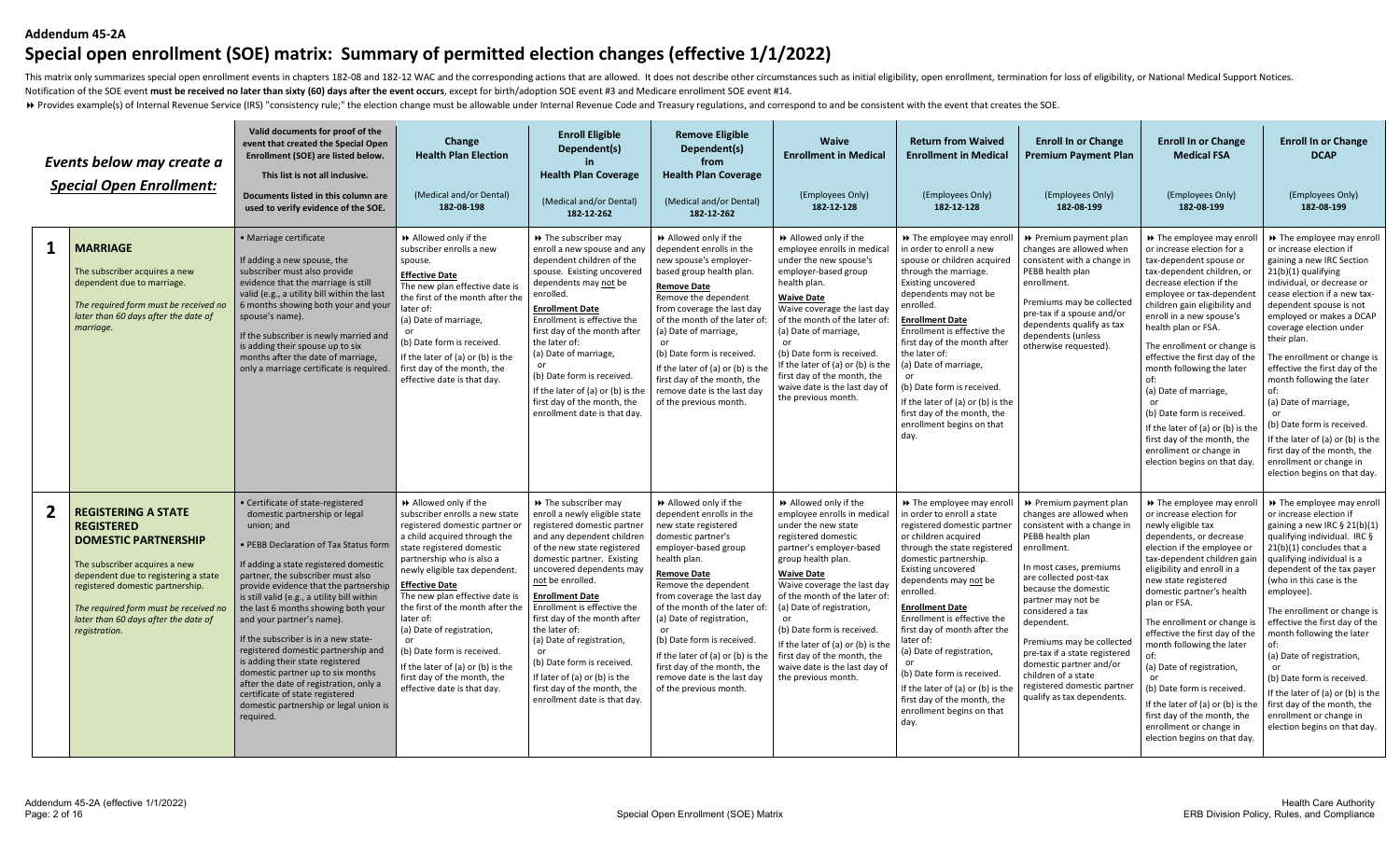|              | Events below may create a<br><b>Special Open Enrollment:</b>                                                                                                                                                           | Valid documents for proof of the<br>event that created the Special Open<br>Enrollment (SOE) are listed below.<br>This list is not all inclusive.<br>Documents listed in this column are<br>used to verify evidence of the SOE.                                                                                                                                                            | Change<br><b>Health Plan Election</b><br>(Medical and/or Dental)<br>182-08-198                                                                                                                                                                                                                                                                                                         | <b>Enroll Eligible</b><br>Dependent(s)<br><b>Health Plan Coverage</b><br>(Medical and/or Dental)<br>182-12-262                                                                                                                                                                                                                                                                                                                                                                                                                                                                                                                                                                                                                                                                                                                                 | <b>Remove Eligible</b><br>Dependent(s)<br>from<br><b>Health Plan Coverage</b><br>(Medical and/or Dental)<br>182-12-262                                                                                                                                                                                                                                                                                                                    | Waive<br><b>Enrollment in Medical</b><br>(Employees Only)<br>182-12-128                                                                                                                                                                                                                                                                                                                                                                                                                                                                     | <b>Return from Waived</b><br><b>Enrollment in Medical</b><br>(Employees Only)<br>182-12-128                                                                                                                                                                                                                                                                                                                                                                                                                                                                                                                                                                                                                                                                                         | <b>Enroll In or Change</b><br><b>Premium Payment Plan</b><br>(Employees Only)<br>182-08-199                                                                                                                                                                                                                                                                                                                                     | <b>Enroll In or Change</b><br><b>Medical FSA</b><br>(Employees Only)<br>182-08-199                                                                                                                                                                                                                                                                                                                                                                                                                                 | <b>Enroll In or Change</b><br><b>DCAP</b><br>(Employees Only)<br>182-08-199                                                                                                                                                                                                                                                                                                                                                                                                                                                            |
|--------------|------------------------------------------------------------------------------------------------------------------------------------------------------------------------------------------------------------------------|-------------------------------------------------------------------------------------------------------------------------------------------------------------------------------------------------------------------------------------------------------------------------------------------------------------------------------------------------------------------------------------------|----------------------------------------------------------------------------------------------------------------------------------------------------------------------------------------------------------------------------------------------------------------------------------------------------------------------------------------------------------------------------------------|------------------------------------------------------------------------------------------------------------------------------------------------------------------------------------------------------------------------------------------------------------------------------------------------------------------------------------------------------------------------------------------------------------------------------------------------------------------------------------------------------------------------------------------------------------------------------------------------------------------------------------------------------------------------------------------------------------------------------------------------------------------------------------------------------------------------------------------------|-------------------------------------------------------------------------------------------------------------------------------------------------------------------------------------------------------------------------------------------------------------------------------------------------------------------------------------------------------------------------------------------------------------------------------------------|---------------------------------------------------------------------------------------------------------------------------------------------------------------------------------------------------------------------------------------------------------------------------------------------------------------------------------------------------------------------------------------------------------------------------------------------------------------------------------------------------------------------------------------------|-------------------------------------------------------------------------------------------------------------------------------------------------------------------------------------------------------------------------------------------------------------------------------------------------------------------------------------------------------------------------------------------------------------------------------------------------------------------------------------------------------------------------------------------------------------------------------------------------------------------------------------------------------------------------------------------------------------------------------------------------------------------------------------|---------------------------------------------------------------------------------------------------------------------------------------------------------------------------------------------------------------------------------------------------------------------------------------------------------------------------------------------------------------------------------------------------------------------------------|--------------------------------------------------------------------------------------------------------------------------------------------------------------------------------------------------------------------------------------------------------------------------------------------------------------------------------------------------------------------------------------------------------------------------------------------------------------------------------------------------------------------|----------------------------------------------------------------------------------------------------------------------------------------------------------------------------------------------------------------------------------------------------------------------------------------------------------------------------------------------------------------------------------------------------------------------------------------------------------------------------------------------------------------------------------------|
| $\mathbf{3}$ | <b>BIRTH OR ADOPTION</b><br>The subscriber acquires a new<br>dependent due to birth, adoption or<br>when the subscriber has assumed a<br>legal obligation for total or partial<br>support in anticipation of adoption. | · Birth certificate (or hospital<br>certificate with the child's<br>footprints on it); or<br>· Certificate or decree of adoption; or<br>· Placement letter from adoption<br>agency.<br>All valid documents for proof of this<br>event must show the name of the<br>parent who is the subscriber, the<br>subscriber's spouse, or the<br>subscriber's state registered domestic<br>partner. | Allowed only if the<br>subscriber enrolls a new child<br>and if the subscriber provides<br>notice no later than 60 days<br>after the event.<br><b>Effective Date</b><br>The new plan effective date is<br>the first of the month of the<br>birth, adoption or when<br>assuming legal obligation. This<br>may result in different dates<br>for dependent enrollment and<br>plan change. | Allowed if the subscriber<br>provides notice no later<br>than 60 days after the<br>event, if adding the child<br>increases the premium.<br>If adding the child does not<br>increase the premium, the<br>subscriber should notify the<br>PEBB Program by submitting<br>the required enrollment<br>forms as soon as possible<br>The subscriber may also<br>enroll a spouse or state<br>registered domestic<br>partner, but may not enroll<br>existing uncovered<br>dependent children.<br><b>Enrollment Date</b><br>Enrollment of the newborn<br>or newly adopted child is<br>effective the day of the<br>birth, adoption or day<br>assuming legal obligation.<br>Enrollment of the spouse or<br>state registered domestic<br>partner is effective the first<br>day of the month of the<br>birth, adoption or when<br>assuming legal obligation. | ▶ Allowed only if the<br>dependent being removed<br>enrolls in other coverage<br>due to the birth or adoption<br>of a child, and if the<br>subscriber provides notice<br>no later than 60 days after<br>the event. Does not apply<br>to other existing dependent<br>children.<br><b>Remove Date</b><br>Remove the dependent<br>from coverage the last day<br>of the month of the birth.<br>adoption or when assuming<br>legal obligation. | Allowed only if the<br>employee enrolls in medical<br>under a spouse or state<br>registered domestic partner<br>due to birth or adoption,<br>and if the employee<br>provides notice no later<br>than 60 days after the<br>event.<br><b>Waive Date</b><br>Waive coverage the last day<br>of the month after the later<br>(a) Birth, adoption or when<br>assuming legal obligation,<br>(b) Date form is received.<br>If the later of (a) or (b) is the<br>first day of the month, the<br>waive date is the last day of<br>the previous month. | → If the employee provides<br>notice no later than 60 days<br>after the event, the<br>employee may enroll in<br>order to enroll a new child.<br>A spouse or state registered<br>domestic partner may<br>enroll. Existing uncovered<br>dependent children may<br>not be enrolled.<br><b>Enrollment Date</b><br>Enrollment for the<br>employee is effective the<br>first day of the month of<br>birth, adoption or when<br>assuming legal obligation.<br>Enrollment of the newborn<br>or newly adopted child is<br>effective the day of the<br>birth, adoption or day<br>assuming legal obligation.<br>Enrollment of the spouse or<br>state registered domestic<br>partner is effective the first<br>day of the month of the<br>birth, adoption or when<br>assuming legal obligation. | ▶ Premium payment plan<br>changes are allowed when<br>consistent with a change in<br>PEBB health plan<br>enrollment.<br>If notice is provided more<br>than 60 days after the<br>event, any related increase<br>in the employee premium is<br>post-tax.<br>The employee must submit<br>a Premium Payment Plan<br>Election/Change Form<br>during the next open<br>enrollment to request to<br>change back to pre-tax<br>premiums. | >> The employee may enro<br>or increase election for a<br>new tax dependent child or<br>spouse, or decrease<br>election if the employee or<br>an existing child dependent<br>gains eligibility and enrolls<br>under a spouse or state<br>registered domestic<br>partner's health plan or<br>FSA.<br>Enroll or change election<br>within 60 days of the birth<br>or adoption. The<br>enrollment or change is<br>effective the first day of the<br>month of the birth.<br>adoption, or assuming legal<br>obligation. | → The employee may enroll<br>or increase election for a<br>new IRC Section 21(b)(1)<br>qualifying individual, or<br>decrease election if the<br>employee or an existing IRC<br>Section 21(b)(1) qualifying<br>individual gains eligibility<br>and enrolls under a spouse<br>or state registered domestic<br>partner's DCAP.<br>Enroll or change election<br>within 60 days of the birth<br>or adoption. The<br>enrollment or change is<br>effective the first day of the<br>month of birth, adoption, or<br>assuming legal obligation. |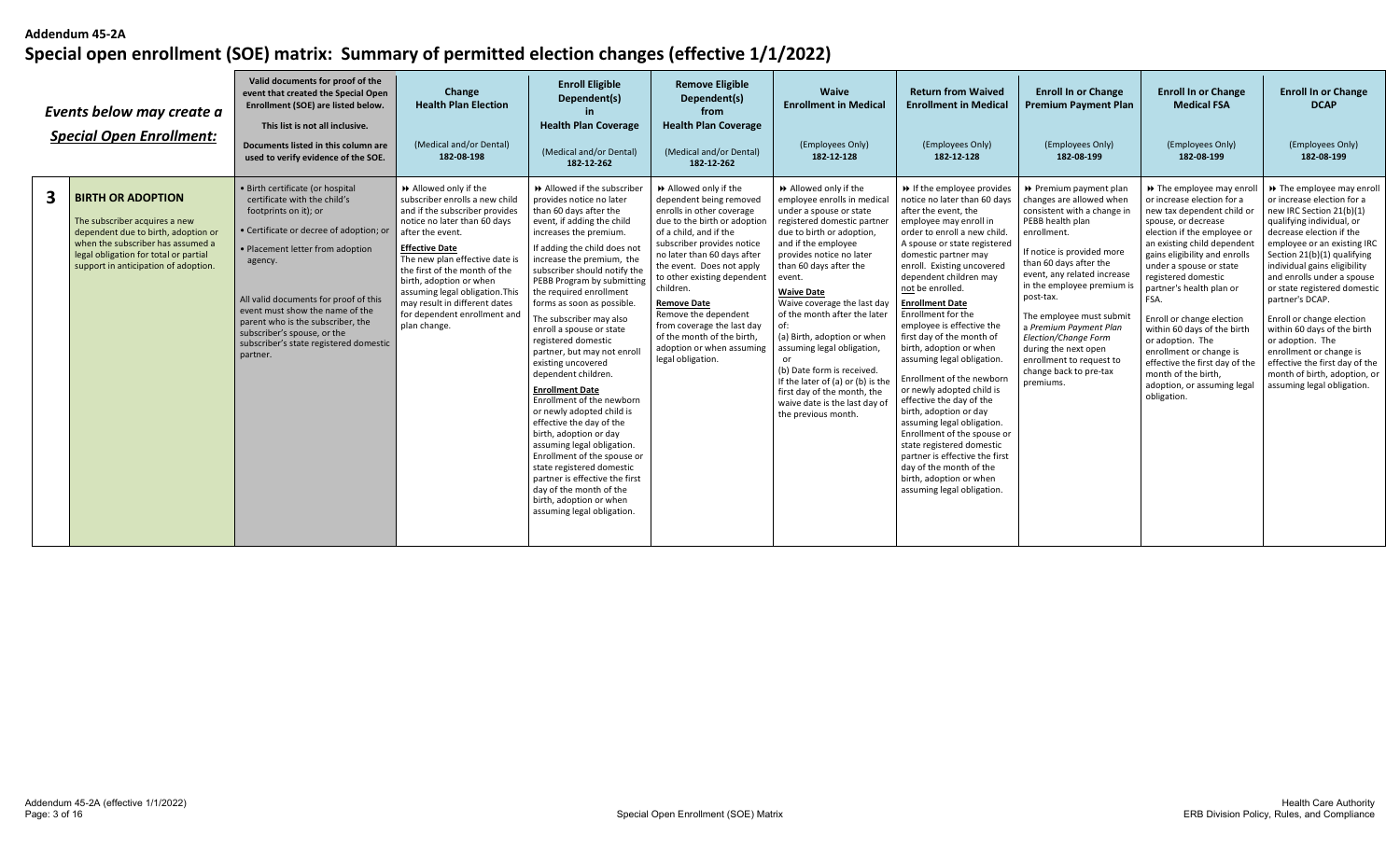|   | Events below may create a<br><b>Special Open Enrollment:</b>                                                                                                                                                                                                                                                                                                                                                                                                                                                       | Valid documents for proof of the<br>event that created the Special Open<br>Enrollment (SOE) are listed below.<br>This list is not all inclusive.<br>Documents listed in this column are<br>used to verify evidence of the SOE.                                                    | Change<br><b>Health Plan Election</b><br>(Medical and/or Dental)<br>182-08-198                                                                                                                                                                                                               | <b>Enroll Eligible</b><br>Dependent(s)<br><b>Health Plan Coverage</b><br>(Medical and/or Dental)<br>182-12-262                                                                                                                                                                                                                | <b>Remove Eligible</b><br>Dependent(s)<br>from<br><b>Health Plan Coverage</b><br>(Medical and/or Dental)<br>182-12-262 | Waive<br><b>Enrollment in Medical</b><br>(Employees Only)<br>182-12-128 | <b>Return from Waived</b><br><b>Enrollment in Medical</b><br>(Employees Only)<br>182-12-128                                                                                                                                                                                                                                                              | <b>Enroll In or Change</b><br><b>Premium Payment Plan</b><br>(Employees Only)<br>182-08-199                                                                                                                                                                | <b>Enroll In or Change</b><br><b>Medical FSA</b><br>(Employees Only)<br>182-08-199                                                                                                                                                                                                                                                                                                                                                                                                                    | <b>Enroll In or Change</b><br><b>DCAP</b><br>(Employees Only)<br>182-08-199                                                                                                                                                                                                                                                                                                                                                                                                            |
|---|--------------------------------------------------------------------------------------------------------------------------------------------------------------------------------------------------------------------------------------------------------------------------------------------------------------------------------------------------------------------------------------------------------------------------------------------------------------------------------------------------------------------|-----------------------------------------------------------------------------------------------------------------------------------------------------------------------------------------------------------------------------------------------------------------------------------|----------------------------------------------------------------------------------------------------------------------------------------------------------------------------------------------------------------------------------------------------------------------------------------------|-------------------------------------------------------------------------------------------------------------------------------------------------------------------------------------------------------------------------------------------------------------------------------------------------------------------------------|------------------------------------------------------------------------------------------------------------------------|-------------------------------------------------------------------------|----------------------------------------------------------------------------------------------------------------------------------------------------------------------------------------------------------------------------------------------------------------------------------------------------------------------------------------------------------|------------------------------------------------------------------------------------------------------------------------------------------------------------------------------------------------------------------------------------------------------------|-------------------------------------------------------------------------------------------------------------------------------------------------------------------------------------------------------------------------------------------------------------------------------------------------------------------------------------------------------------------------------------------------------------------------------------------------------------------------------------------------------|----------------------------------------------------------------------------------------------------------------------------------------------------------------------------------------------------------------------------------------------------------------------------------------------------------------------------------------------------------------------------------------------------------------------------------------------------------------------------------------|
| 4 | <b>NEWLY ELIGIBLE EXTENDED</b><br><b>DEPENDENT</b><br>The subscriber acquires a new<br>dependent due to a child becoming<br>eligible as an extended dependent<br>through legal custody or legal<br>guardianship.<br>The required form must be received no<br>later than 60 days after the date the<br>new dependent becomes eligible as an<br>extended dependent.                                                                                                                                                  | Completed and signed PEBB<br><b>Extended Dependent Certification</b><br>form; and<br>PEBB Declaration of Tax Status form<br><b>AND</b><br>• Valid court order showing legal<br>custody; guardianship, or<br>temporary guardianship, signed by<br>a Judge or officer of the court. | >> Allowed only if the<br>subscriber enrolls a new<br>extended dependent.<br><b>Effective Date</b><br>New health plan coverage will<br>begin the first day of the<br>month following the later of<br>the event date or the date the<br>PEBB Program certifies the<br>new extended dependent. | >> The subscriber may<br>enroll a new extended<br>dependent. Existing<br>uncovered dependents may<br>not be enrolled.<br><b>Enrollment Date</b><br>Enrollment is effective the<br>first day of the month<br>following the later of the<br>event date or the date the<br>PEBB Program certifies the<br>new extended dependent. | <b>SOE Not Allowed</b>                                                                                                 | <b>SOE Not Allowed</b>                                                  | >> The employee may enroll<br>in order to enroll a new<br>extended dependent.<br><b>Existing uncovered</b><br>dependents may not be<br>enrolled.<br><b>Enrollment Date</b><br>Enrollment is effective the<br>first day of the month<br>following the later of the<br>event date or the date the<br>PEBB Program certifies the<br>new extended dependent. | ▶ Premium payment plan<br>changes are allowed when<br>consistent with a change in<br>PEBB health plan<br>enrollment.<br>Premiums may be collected<br>pre-tax if an extended<br>dependent qualifies as a tax<br>dependent, as defined in<br>IRC §152(c)(2). | → The employee may enro<br>or increase election only if<br>tax dependent, as defined<br>in IRC §152(c)(2), gains<br>eligibility under a health<br>plan or FSA<br>The enrollment or change is<br>effective the first day of the<br>month following the later<br>of:<br>(a) The event date,<br>(b) The date the PEBB<br>program certifies the new<br>extended dependent.<br>If the later of (a) or (b) is the<br>first day of the month, the<br>enrollment or change in<br>election begins on that day. | >> The employee may enroll<br>or increase election to take<br>into account expenses of a<br>new IRC Section 21(b)(1)<br>qualifying individual.<br>The enrollment or change is<br>effective the first day of the<br>month following the later<br>of:<br>(a) The event date,<br>(b) The date the PEBB<br>program certifies the new<br>extended dependent. If the<br>later of (a) or (b) is the first<br>day of the month, the<br>enrollment or change in<br>election begins on that day. |
| 5 | <b>DEPENDENT</b><br><b>LOSES ELIGIBILITY</b><br>The subscriber's dependent no longer<br>meets PEBB eligibility criteria:<br>- Divorce, annulment<br>- Dissolution of state registered<br>domestic partnership (when state<br>registered domestic partner was tax<br>dependent)<br>- A dependent child ceases to be<br>eligible<br>- A dependent dies<br>The required form must be received no<br>later than 60 days after the last day of<br>the month the dependent no longer<br>meets PEBB eligibility criteria. | Evidence only required for FSA<br>election change:<br>• Petition for Dissolution of marriage<br>(divorce); or<br>• Petition for Dissolution of state<br>registered domestic partnership; or<br>Copy of a death certificate (only for<br>a change in FSA election)                 | WAC 182-12-262 (2)(a) requires a subscriber to remove a dependent within sixty (60) days of the last day of the month the dependent no longer meets the                                                                                                                                      | A dependent's loss of PEBB eligibility does not provide a special open enrollment opportunity for the subscriber.<br>See PEBB Program Administrative Policy 19-1 Termination Due to Loss of Eligibility or Enrollment Error (Addendums 19-1A and 19-1B).                                                                      | <b>SOE Not Allowed</b><br>eligibility criteria in WAC 182-12-250 or 182-12-260.                                        |                                                                         |                                                                                                                                                                                                                                                                                                                                                          | ▶ Premium payment plan<br>changes are allowed when a<br>tax dependent's coverage is<br>terminated for loss of<br>eligibility.                                                                                                                              | The employee may<br>prospectively decrease or<br>revoke election due to loss<br>of a tax-dependent's<br>eligibility.<br>The enrollment or change is<br>effective the first day of the<br>month following the later<br>(a) Date of loss of eligibility,<br>(b) Date form is received.<br>If the later of (a) or (b) is the<br>first day of the month, the<br>enrollment or change in<br>election begins on that day.                                                                                   | <b>SOE Not Allowed</b><br>See Event #19:<br>"Changed Cost of<br>Dependent Care"<br>(N/A for child turning 26)                                                                                                                                                                                                                                                                                                                                                                          |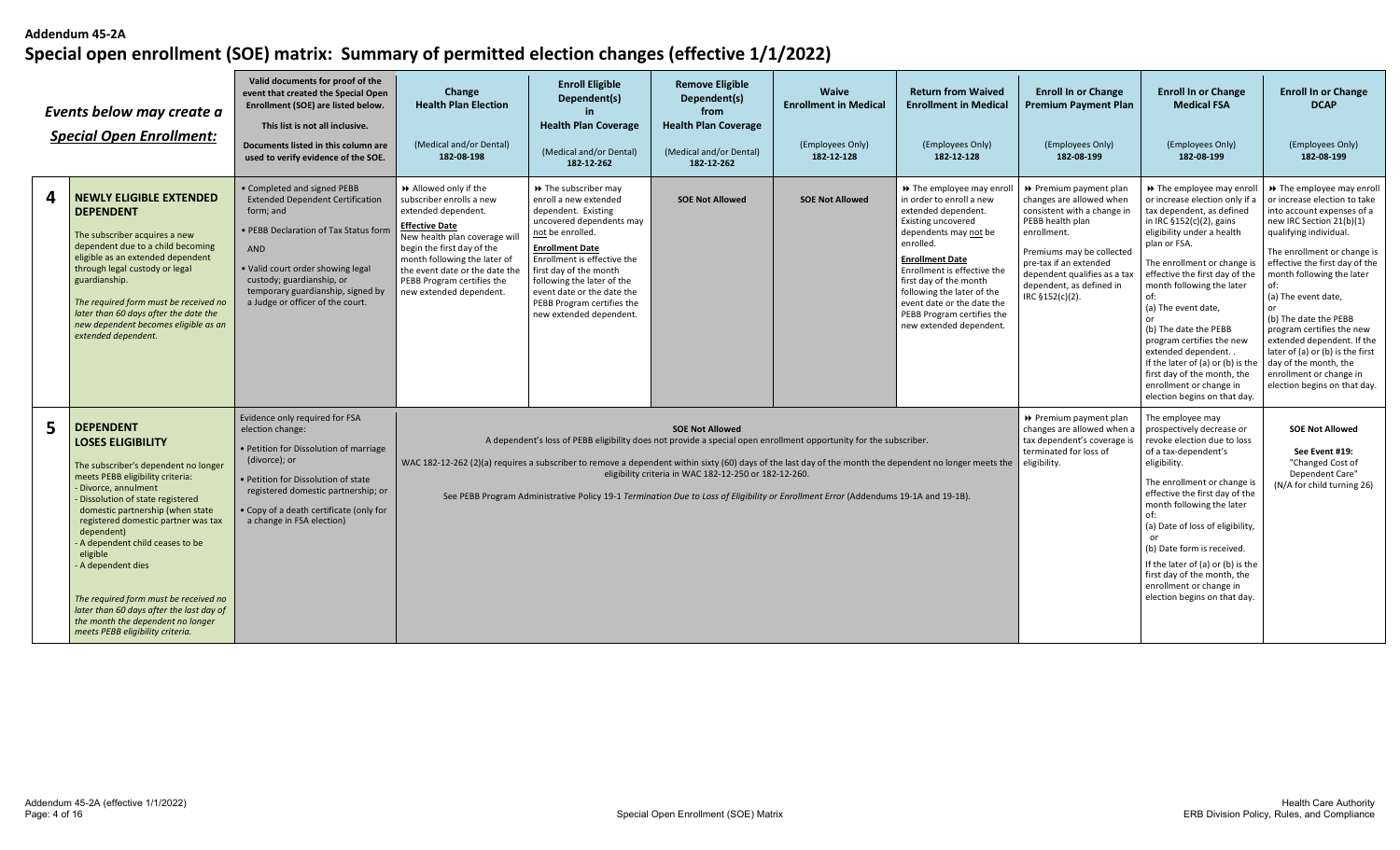|   | Events below may create a<br><b>Special Open Enrollment:</b>                                                                                                                                                                                                                                                                                                                                                                                                                                                                                                                                                                                              | Valid documents for proof of the<br>event that created the Special Open<br>Enrollment (SOE) are listed below.<br>This list is not all inclusive.<br>Documents listed in this column are<br>used to verify evidence of the SOE.                                                                                                                                                                                                                                                                                                                                                                       | Change<br><b>Health Plan Election</b><br>(Medical and/or Dental)<br>182-08-198                                                                                                                                                                                                                                                                                                                   | <b>Enroll Eligible</b><br>Dependent(s)<br><b>Health Plan Coverage</b><br>(Medical and/or Dental)<br>182-12-262                                                                                                                                                                                                                                                                                                                                                    | <b>Remove Eligible</b><br>Dependent(s)<br>from<br><b>Health Plan Coverage</b><br>(Medical and/or Dental)<br>182-12-262 | <b>Waive</b><br><b>Enrollment in Medical</b><br>(Employees Only)<br>182-12-128 | <b>Return from Waived</b><br><b>Enrollment in Medical</b><br>(Employees Only)<br>182-12-128                                                                                                                                                                                                                                                                                                                                                                                                                                                                       | <b>Enroll In or Change</b><br><b>Premium Payment Plan</b><br>(Employees Only)<br>182-08-199                                                                                                                                | <b>Enroll In or Change</b><br><b>Medical FSA</b><br>(Employees Only)<br>182-08-199                                                                                                                                                                                                                                                                                                                                                          | <b>Enroll In or Change</b><br><b>DCAP</b><br>(Employees Only)<br>182-08-199 |
|---|-----------------------------------------------------------------------------------------------------------------------------------------------------------------------------------------------------------------------------------------------------------------------------------------------------------------------------------------------------------------------------------------------------------------------------------------------------------------------------------------------------------------------------------------------------------------------------------------------------------------------------------------------------------|------------------------------------------------------------------------------------------------------------------------------------------------------------------------------------------------------------------------------------------------------------------------------------------------------------------------------------------------------------------------------------------------------------------------------------------------------------------------------------------------------------------------------------------------------------------------------------------------------|--------------------------------------------------------------------------------------------------------------------------------------------------------------------------------------------------------------------------------------------------------------------------------------------------------------------------------------------------------------------------------------------------|-------------------------------------------------------------------------------------------------------------------------------------------------------------------------------------------------------------------------------------------------------------------------------------------------------------------------------------------------------------------------------------------------------------------------------------------------------------------|------------------------------------------------------------------------------------------------------------------------|--------------------------------------------------------------------------------|-------------------------------------------------------------------------------------------------------------------------------------------------------------------------------------------------------------------------------------------------------------------------------------------------------------------------------------------------------------------------------------------------------------------------------------------------------------------------------------------------------------------------------------------------------------------|----------------------------------------------------------------------------------------------------------------------------------------------------------------------------------------------------------------------------|---------------------------------------------------------------------------------------------------------------------------------------------------------------------------------------------------------------------------------------------------------------------------------------------------------------------------------------------------------------------------------------------------------------------------------------------|-----------------------------------------------------------------------------|
| 6 | <b>LOSS OF</b><br><b>OTHER COVERAGE</b><br>The subscriber or the subscriber's<br>dependent loses other coverage under<br>a group health plan or through health<br>insurance coverage, as defined by<br>HIPAA.<br>The required form must be received no<br>later than 60 days after the date of the<br>loss of other coverage.<br>• If other coverage was COBRA,<br>coverage must have been lost<br>because the enrollee reached the<br>end of their maximum coverage<br>period.<br>• If other coverage was not COBRA,<br>coverage must have been lost<br>because of loss of eligibility, or<br>because employer contributions for<br>coverage terminated. | • Certificate of Creditable Coverage;<br>or<br>• Letter of termination of coverage<br>from health plan; or<br>• Letter of termination of coverage<br>from the employer's personnel,<br>payroll, or benefits office; or<br>• COBRA election notice if it is<br>personalized to the subscriber or<br>subscriber's dependent who lost<br>coverage and provides the date<br>coverage was lost<br>Note: Evidence requirement is met<br>when loss of other coverage is PEBB<br>or SEBB coverage, and loss is verified<br>by the PEBB Program when enrolling<br>the subscriber or dependent to<br>coverage. | Allowed only if the<br>subscriber enrolls or the<br>subscriber enrolls a dependent<br>who lost other coverage.<br><b>Effective Date</b><br>The new plan effective date is<br>the first of the month after the<br>later of:<br>(a) Date of loss of coverage,<br>(b) Date form is received.<br>If the later of $(a)$ or $(b)$ is the<br>first day of the month, the<br>effective date is that day. | $\rightarrow$ The subscriber may<br>enroll a dependent who lost<br>other coverage. Existing<br>uncovered dependents who<br>did not lose other coverage<br>may not be enrolled.<br><b>Enrollment Date</b><br>Enrollment is effective the<br>first day of the month after<br>the later of:<br>(a) Date of loss of coverage,<br>or<br>(b) Date form is received.<br>If the later of (a) or (b) is the<br>first day of the month, the<br>enrollment date is that day. | <b>SOE Not Allowed</b>                                                                                                 | <b>SOE Not Allowed</b>                                                         | >> The employee must have<br>lost other coverage. Or, if<br>the SOE is due to a<br>dependent's loss of<br>coverage, the employee<br>may enroll in order to enroll<br>the dependent. Existing<br>uncovered dependents who<br>did not lose other coverage<br>may not be enrolled.<br><b>Enrollment Date</b><br>Enrollment is effective the<br>first day of the month after<br>the later of:<br>(a) Date of loss of coverage,<br>(b) Date form is received.<br>If the later of (a) or (b) is the<br>first day of the month, the<br>enrollment begins on that<br>day. | ▶ Premium payment plan<br>changes are allowed when<br>consistent with a change in<br>PEBB health plan<br>enrollment.<br>The event that creates an<br>SOE must apply to the<br>employee or the<br>employee's tax dependent. | $\rightarrow$ If the employee or a tax<br>dependent loses other<br>coverage, the employee<br>may enroll or increase<br>election.<br>The enrollment or change is<br>effective the first day of the<br>month following the later<br>(a) Date of loss of other<br>coverage,<br>or<br>(b) Date form is received.<br>If the later of (a) or (b) is the<br>first day of the month, the<br>enrollment or change in<br>election begins on that day. | <b>SOE Not Allowed</b>                                                      |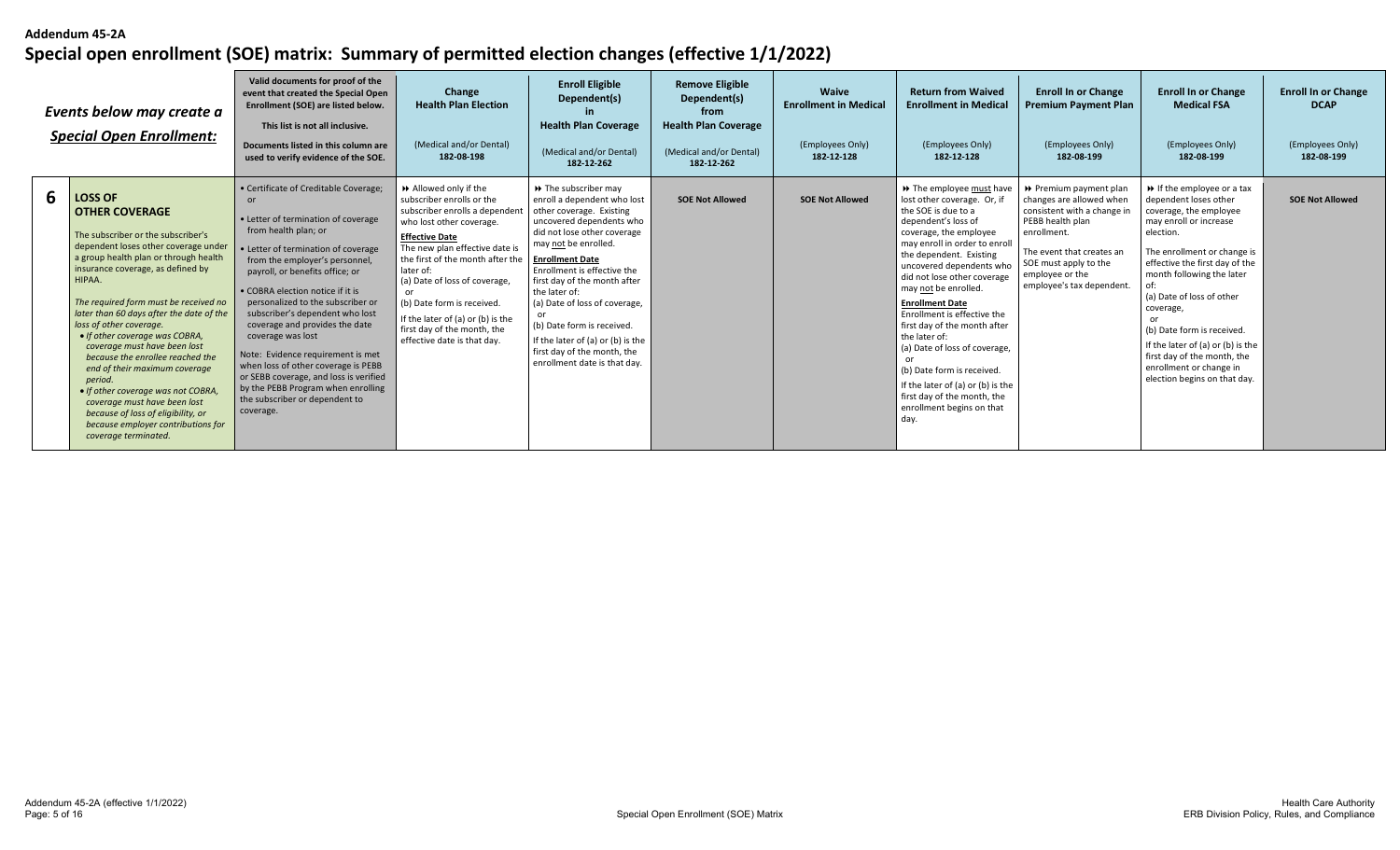|    | Events below may create a<br><b>Special Open Enrollment:</b>                                                                                                                                                                                                                                                                                                                                                                                                                                                                                                                                                                                                                                                              | Valid documents for proof of the<br>event that created the Special Open<br>Enrollment (SOE) are listed below.<br>This list is not all inclusive.<br>Documents listed in this column are<br>used to verify evidence of the SOE.                                 | Change<br><b>Health Plan Election</b><br>(Medical and/or Dental)<br>182-08-198                                                                                                                                                                                                                                                                                                                                                                                                         | <b>Enroll Eligible</b><br>Dependent(s)<br><b>Health Plan Coverage</b><br>(Medical and/or Dental)<br>182-12-262                                                                                                                                                                                                                                                                                                                           | <b>Remove Eligible</b><br>Dependent(s)<br>from<br><b>Health Plan Coverage</b><br>(Medical and/or Dental)<br>182-12-262                                                                                                                                                                                                                                                                                                                                                                                                               | Waive<br><b>Enrollment in Medical</b><br>(Employees Only)<br>182-12-128                                                                                                                                                                                                                                                                                                                                                                                                                                                                                                                                       | <b>Return from Waived</b><br><b>Enrollment in Medical</b><br>(Employees Only)<br>182-12-128                                                                                                                                                                                                                                                                                                                                                                 | <b>Enroll In or Change</b><br><b>Premium Payment Plan</b><br>(Employees Only)<br>182-08-199                                                                                            | <b>Enroll In or Change</b><br><b>Medical FSA</b><br>(Employees Only)<br>182-08-199                                                                                                                                                                                                                                                                                                                                                                                                                                                                                                                                                                                 | <b>Enroll In or Change</b><br><b>DCAP</b><br>(Employees Only)<br>182-08-199                                                                                                                                                                                                                                                                                                                                                      |
|----|---------------------------------------------------------------------------------------------------------------------------------------------------------------------------------------------------------------------------------------------------------------------------------------------------------------------------------------------------------------------------------------------------------------------------------------------------------------------------------------------------------------------------------------------------------------------------------------------------------------------------------------------------------------------------------------------------------------------------|----------------------------------------------------------------------------------------------------------------------------------------------------------------------------------------------------------------------------------------------------------------|----------------------------------------------------------------------------------------------------------------------------------------------------------------------------------------------------------------------------------------------------------------------------------------------------------------------------------------------------------------------------------------------------------------------------------------------------------------------------------------|------------------------------------------------------------------------------------------------------------------------------------------------------------------------------------------------------------------------------------------------------------------------------------------------------------------------------------------------------------------------------------------------------------------------------------------|--------------------------------------------------------------------------------------------------------------------------------------------------------------------------------------------------------------------------------------------------------------------------------------------------------------------------------------------------------------------------------------------------------------------------------------------------------------------------------------------------------------------------------------|---------------------------------------------------------------------------------------------------------------------------------------------------------------------------------------------------------------------------------------------------------------------------------------------------------------------------------------------------------------------------------------------------------------------------------------------------------------------------------------------------------------------------------------------------------------------------------------------------------------|-------------------------------------------------------------------------------------------------------------------------------------------------------------------------------------------------------------------------------------------------------------------------------------------------------------------------------------------------------------------------------------------------------------------------------------------------------------|----------------------------------------------------------------------------------------------------------------------------------------------------------------------------------------|--------------------------------------------------------------------------------------------------------------------------------------------------------------------------------------------------------------------------------------------------------------------------------------------------------------------------------------------------------------------------------------------------------------------------------------------------------------------------------------------------------------------------------------------------------------------------------------------------------------------------------------------------------------------|----------------------------------------------------------------------------------------------------------------------------------------------------------------------------------------------------------------------------------------------------------------------------------------------------------------------------------------------------------------------------------------------------------------------------------|
| 7a | <b>CHANGE IN</b><br><b>EMPLOYMENT</b><br><b>STATUS (SUBSCRIBER)</b><br>The subscriber has a change in<br>employment status that affects the<br>subscriber's eligibility for their<br>employer contribution toward their<br>employer-based group health plan.<br>The required form must be received no<br>later than 60 days after the date of the<br>change in employment status.<br>Note: This event does not apply when<br>a benefits-eligible employee transfers<br>to another agency or moves within the<br>same agency to another benefits-<br>eligible position without a break in<br>PEBB coverage.<br>See also:<br>WAC 182-08-197(3) for additional<br>information on regaining eligibility for<br>PEBB benefits. | • Employee hire letter from their<br>employer that contains information<br>about benefits eligibility; or<br>• Employment contract; or<br>. Termination letter: or<br>• Letter of resignation; or<br>· Statement of insurance; or<br>• Certificate of Coverage | Allowed if the change in<br>employment status causes the<br>subscriber to gain or lose<br>eligibility for the employer<br>contribution toward their<br>employer-based group health<br>plan.<br><b>Effective Date</b><br>The new plan effective date is<br>the first of the month after the<br>later of:<br>(a) Date of change in<br>employment,<br>or<br>(b) Date form is received.<br>If the later of (a) or (b) is the<br>first day of the month, the<br>effective date is that day. | $\triangleright$ If the subscriber gains<br>eligibility for the employer<br>contribution, the subscriber<br>may enroll eligible<br>dependents.<br><b>Enrollment Date</b><br>Enrollment is effective the<br>first day of the month after<br>the later of:<br>(a) Date of change in<br>employment,<br>or<br>(b) Date form is received.<br>If the later of (a) or (b) is the<br>first day of the month, the<br>enrollment date is that day. | >> The subscriber may<br>remove eligible dependents<br>if the subscriber loses<br>eligibility for the employer<br>contribution.<br><b>Remove Date</b><br>Remove from coverage the<br>last day of the month of the<br>later of:<br>(a) Date of change in<br>employment,<br>or<br>(b) Date form is received<br>If the later of $(a)$ or $(b)$ is the<br>first day of the month, the<br>remove date is the last day<br>of the previous month.<br>Note: If new coverage is<br>PEBB, the remove date<br>must coincide with<br>enrollment. | >> Allowed only when the<br>employee enrolls in medical<br>under another employer-<br>based group health plan<br>based upon a change in<br>their employment status<br>that affects eligibility for the<br>employer contribution.<br><b>Waive Date</b><br>Waive coverage the last day<br>of the month of the later of:<br>(a) Date of change in<br>employment,<br>(b) Date form is received.<br>If the later of (a) or (b) is the<br>first day of the month, the<br>waive date is the last day of<br>the previous month.<br>Note: If new coverage is<br>PEBB, the waive date must<br>coincide with enrollment. | >> Allowed only when the<br>employee loses eligibility<br>for the employer<br>contribution toward<br>medical under another<br>employer based group<br>health plan.<br><b>Enrollment Date</b><br>Enrollment is effective the<br>first day of the month after<br>the later of:<br>(a) Date of change in<br>employment,<br>(b) Date form is received.<br>If the later of (a) or (b) is the<br>first day of the month, the<br>enrollment begins on that<br>day. | ▶ Premium payment plan<br>changes are allowed when<br>consistent with a change in<br>PEBB health plan<br>enrollment.<br>The event that creates an<br>SOE must apply to the<br>employee | An FSA change is only<br>allowed when a change in<br>employment status affects<br>the employee's eligibility<br>for the FSA.<br>If the employee gains<br>eligibility under another<br>plan, the employee may<br>decrease or cease election.<br>If the employee loses<br>eligibility under another<br>plan, the employee may<br>enroll or increase election.<br>The enrollment or change<br>effective the first day of the<br>month following the later<br>of:<br>(a) Date of change in<br>employment,<br>(b) Date form is received.<br>If the later of (a) or (b) is the<br>first day of the month, the<br>enrollment or change in<br>election begins on that day. | A DCAP change is only<br>allowed when a change in<br>employment status affects<br>the employee's eligibility for<br>the DCAP.<br>The enrollment or change is<br>effective the first day of the<br>month following the later<br>(a) Date of change in<br>employment,<br>(b) Date form is received.<br>If the later of (a) or (b) is the<br>first day of the month, the<br>enrollment or change in<br>election begins on that day. |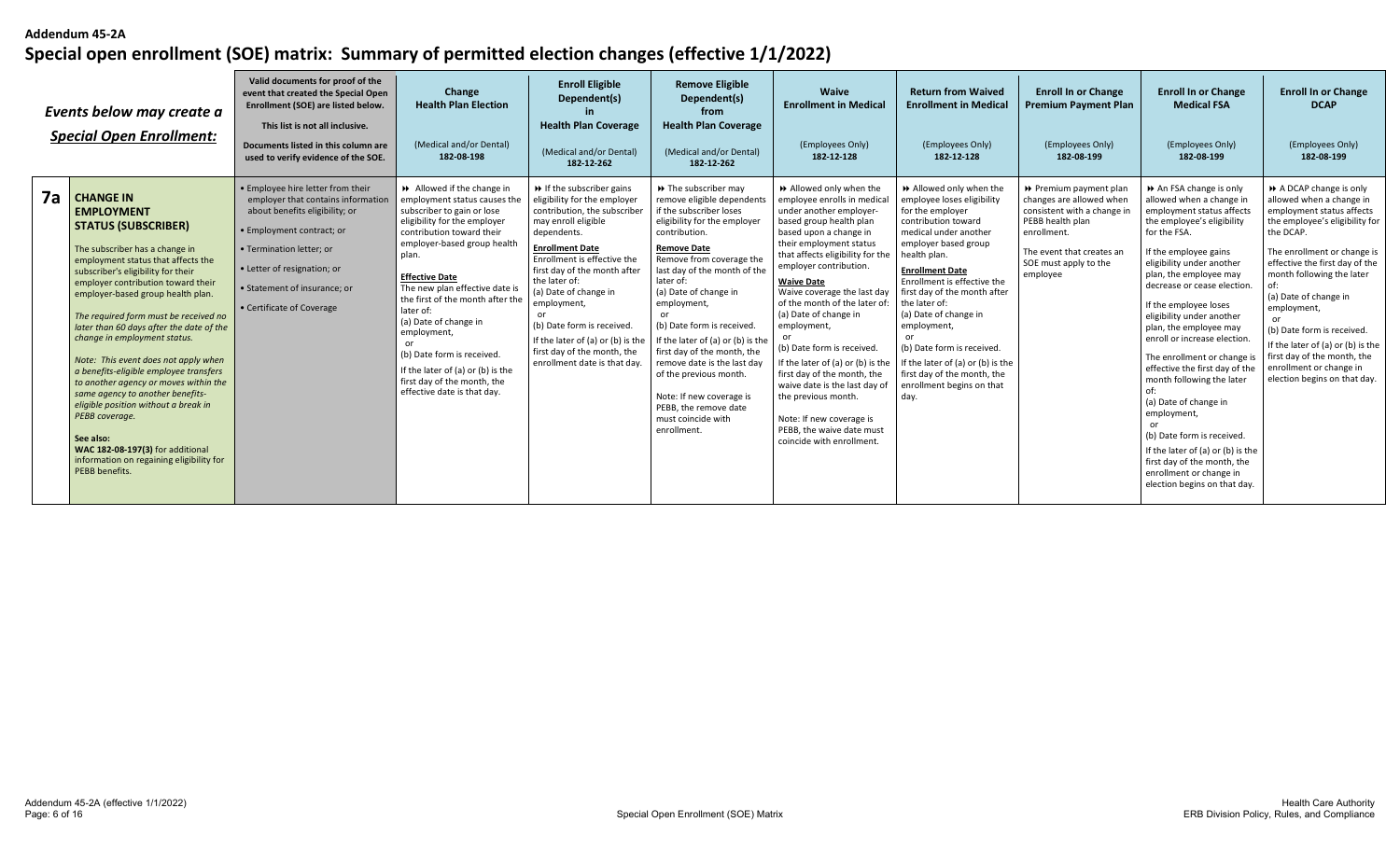|    | Events below may create a<br><b>Special Open Enrollment:</b>                                                                                                                                                                                                                                                                                                                                                                                                                                                                                                                                                                                 | Valid documents for proof of the<br>event that created the Special Open<br>Enrollment (SOE) are listed below.<br>This list is not all inclusive.<br>Documents listed in this column are<br>used to verify evidence of the SOE.                                | Change<br><b>Health Plan Election</b><br>(Medical and/or Dental)<br>182-08-198                                                                                                                                                                                                                                                                                                                                                                                                                                                     | <b>Enroll Eligible</b><br>Dependent(s)<br>in.<br><b>Health Plan Coverage</b><br>(Medical and/or Dental)<br>182-12-262                                                                                                                                                                                                                                                                                                                                                                                                                                      | <b>Remove Eligible</b><br>Dependent(s)<br>from<br><b>Health Plan Coverage</b><br>(Medical and/or Dental)<br>182-12-262                                                                                                                                                                                                                                                                                                                                                                                                                                                                                                                                              | Waive<br><b>Enrollment in Medical</b><br>(Employees Only)<br>182-12-128                                                                                                                                                                                                                                                                                                                                                                                                                                                                                                                | <b>Return from Waived</b><br><b>Enrollment in Medical</b><br>(Employees Only)<br>182-12-128                                                                                                                                                                                                                                                                                                                                                                                                                                                                                                                                                                                                            | <b>Enroll In or Change</b><br><b>Premium Payment Plan</b><br>(Employees Only)<br>182-08-199                                                                                                            | <b>Enroll In or Change</b><br><b>Medical FSA</b><br>(Employees Only)<br>182-08-199                                                                                                                                                                                                                                                                                                                                                                                                                                                                                                                                                                                                                                | <b>Enroll In or Change</b><br><b>DCAP</b><br>(Employees Only)<br>182-08-199                                                                                                                                                                                                                                                                                                                                                                                                                                                                                                                                                                                                                                                                                                                                                                                                                                  |
|----|----------------------------------------------------------------------------------------------------------------------------------------------------------------------------------------------------------------------------------------------------------------------------------------------------------------------------------------------------------------------------------------------------------------------------------------------------------------------------------------------------------------------------------------------------------------------------------------------------------------------------------------------|---------------------------------------------------------------------------------------------------------------------------------------------------------------------------------------------------------------------------------------------------------------|------------------------------------------------------------------------------------------------------------------------------------------------------------------------------------------------------------------------------------------------------------------------------------------------------------------------------------------------------------------------------------------------------------------------------------------------------------------------------------------------------------------------------------|------------------------------------------------------------------------------------------------------------------------------------------------------------------------------------------------------------------------------------------------------------------------------------------------------------------------------------------------------------------------------------------------------------------------------------------------------------------------------------------------------------------------------------------------------------|---------------------------------------------------------------------------------------------------------------------------------------------------------------------------------------------------------------------------------------------------------------------------------------------------------------------------------------------------------------------------------------------------------------------------------------------------------------------------------------------------------------------------------------------------------------------------------------------------------------------------------------------------------------------|----------------------------------------------------------------------------------------------------------------------------------------------------------------------------------------------------------------------------------------------------------------------------------------------------------------------------------------------------------------------------------------------------------------------------------------------------------------------------------------------------------------------------------------------------------------------------------------|--------------------------------------------------------------------------------------------------------------------------------------------------------------------------------------------------------------------------------------------------------------------------------------------------------------------------------------------------------------------------------------------------------------------------------------------------------------------------------------------------------------------------------------------------------------------------------------------------------------------------------------------------------------------------------------------------------|--------------------------------------------------------------------------------------------------------------------------------------------------------------------------------------------------------|-------------------------------------------------------------------------------------------------------------------------------------------------------------------------------------------------------------------------------------------------------------------------------------------------------------------------------------------------------------------------------------------------------------------------------------------------------------------------------------------------------------------------------------------------------------------------------------------------------------------------------------------------------------------------------------------------------------------|--------------------------------------------------------------------------------------------------------------------------------------------------------------------------------------------------------------------------------------------------------------------------------------------------------------------------------------------------------------------------------------------------------------------------------------------------------------------------------------------------------------------------------------------------------------------------------------------------------------------------------------------------------------------------------------------------------------------------------------------------------------------------------------------------------------------------------------------------------------------------------------------------------------|
| 7b | <b>CHANGE IN EMPLOYMENT</b><br><b>STATUS (SUBSCRIBER'S</b><br>DEPENDENT)<br>The subscriber's dependent has a<br>change in employment status that<br>affects their eligibility for their<br>employer contribution under their<br>employer-based group health plan.<br>The required form must be received no<br>later than 60 days after the date of the<br>change in employment status.<br>Exception: For the purposes of this<br>special open enrollment "employer<br>contribution" means contributions<br>made by the dependent's current or<br>former employer toward health<br>coverage as described in Treasury<br>Regulation 54.9801-6. | • Employee hire letter from their<br>employer that contain information<br>about benefits eligibility; or<br>• Employment contract; or<br>• Termination letter; or<br>• Letter of resignation; or<br>• Statement of insurance; or<br>• Certificate of Coverage | Allowed only if the<br>subscriber enrolls an eligible<br>dependent who lost eligibility<br>for the employer contribution<br>toward their employer-based<br>group health plan due to a<br>change in the dependent's<br>employment status.<br><b>Effective Date</b><br>The new plan effective date is<br>the first of the month after the<br>later of:<br>(a) Date of change in<br>employment,<br>or<br>(b) Date form is received<br>If the later of (a) or (b) is the<br>first day of the month, the<br>effective date is that day. | >> The subscriber is allowed<br>to enroll the eligible<br>dependent who lost<br>coverage due to the<br>dependent's loss of<br>eligibility for the employer<br>contribution. Existing<br>uncovered dependents may<br>not be enrolled unless<br>allowable under SOE #7a.<br><b>Effective Date</b><br>The new plan effective date<br>is the first of the month<br>after the later of:<br>(a) Date of change in<br>employment,<br>(b) Date form is received.<br>If the later of (a) or (b) is the<br>first day of the month, the<br>effective date is that day | Allowed only if the<br>subscriber's dependent that<br>is being removed enrolls<br>under the employer-based<br>group health plan when<br>they gain eligibility for the<br>employer contribution. The<br>dependent's removal must<br>be consistent with the SOE<br>event.<br><b>Remove Date</b><br>Remove from coverage the<br>last day of the month of the<br>later of:<br>(a) Date of change in<br>employment,<br>(b) Date form is received.<br>If the later of (a) or (b) is the<br>first day of the month, the<br>remove date is the last day<br>of the previous month.<br>Note: If new coverage is<br>PEBB, the remove date<br>must coincide with<br>enrollment. | Allowed only when the<br>employee enrolls in their<br>dependent's medical under<br>the dependent's employer<br>based group health plan<br>where they gained eligibilit<br>for the employer<br>contribution.<br><b>Waive Date</b><br>Waive coverage the last day<br>of the month of the later of<br>(a) Date of change in<br>employment,<br>(b) Date form is received.<br>If the later of (a) or (b) is th<br>first day of the month, the<br>waive date is the last day of<br>the previous month.<br>Note: If new coverage is<br>PEBB, the waive date must<br>coincide with enrollment. | >> Allowed only when the<br>employee's dependent<br>loses eligibility for the<br>employer contribution<br>toward their medical under<br>their employer-based group<br>health plan. If the SOE is<br>due to the dependent's loss<br>of eligibility, the employee<br>may enroll in order to enroll<br>the dependent. Existing<br>uncovered dependents may<br>not be enrolled unless<br>allowable under SOE #7a.<br><b>Enrollment Date</b><br>Enrollment is effective the<br>first day of the month after<br>the later of:<br>(a) Date of change in<br>employment,<br>(b) Date form is received.<br>If the later of (a) or (b) is the<br>first day of the month, the<br>enrollment begins on that<br>day. | ▶ Premium payment plan<br>changes are allowed when<br>consistent with a change in<br>PEBB health plan<br>enrollment.<br>The event that creates an<br>SOE must apply to the<br>employee's tax dependent | An FSA change is only<br>allowed when a change in<br>employment status affects<br>the employee's<br>dependent's eligibility for<br>the FSA.<br>If the employee's<br>dependent gains eligibility<br>under another plan, the<br>employee may decrease or<br>cease election.<br>If the employee's<br>dependent loses eligibility<br>under another plan, the<br>employee may enroll or<br>increase election.<br>The enrollment or change is<br>effective the first day of the<br>month following the later<br>(a) Date of change in<br>employment,<br>or<br>(b) Date form is received.<br>If the later of (a) or (b) is the<br>first day of the month, the<br>enrollment or change in<br>election begins on that day. | A DCAP change is only<br>allowed when a change in<br>employment status affects<br>the employee's<br>dependent's eligibility for<br>the DCAP.<br>If a tax dependent gains<br>eligibility and is enrolled<br>under another plan, the<br>employee may revoke or<br>decrease election. If a tax<br>dependent loses eligibility<br>under another plan, the<br>employee may enroll or<br>increase election.<br>Also, if the tax dependent<br>begins or ceases gainful<br>employment (affecting<br>eligibility for DCAP), the<br>employee may elect or<br>revoke the DCAP election<br>accordingly.<br>The enrollment or change is<br>effective the first day of the<br>month following the later<br>(a) Date of change in<br>employment,<br>$\alpha$ r<br>(b) Date form is received.<br>If the later of (a) or (b) is the<br>first day of the month, the<br>enrollment or change in<br>election begins on that day. |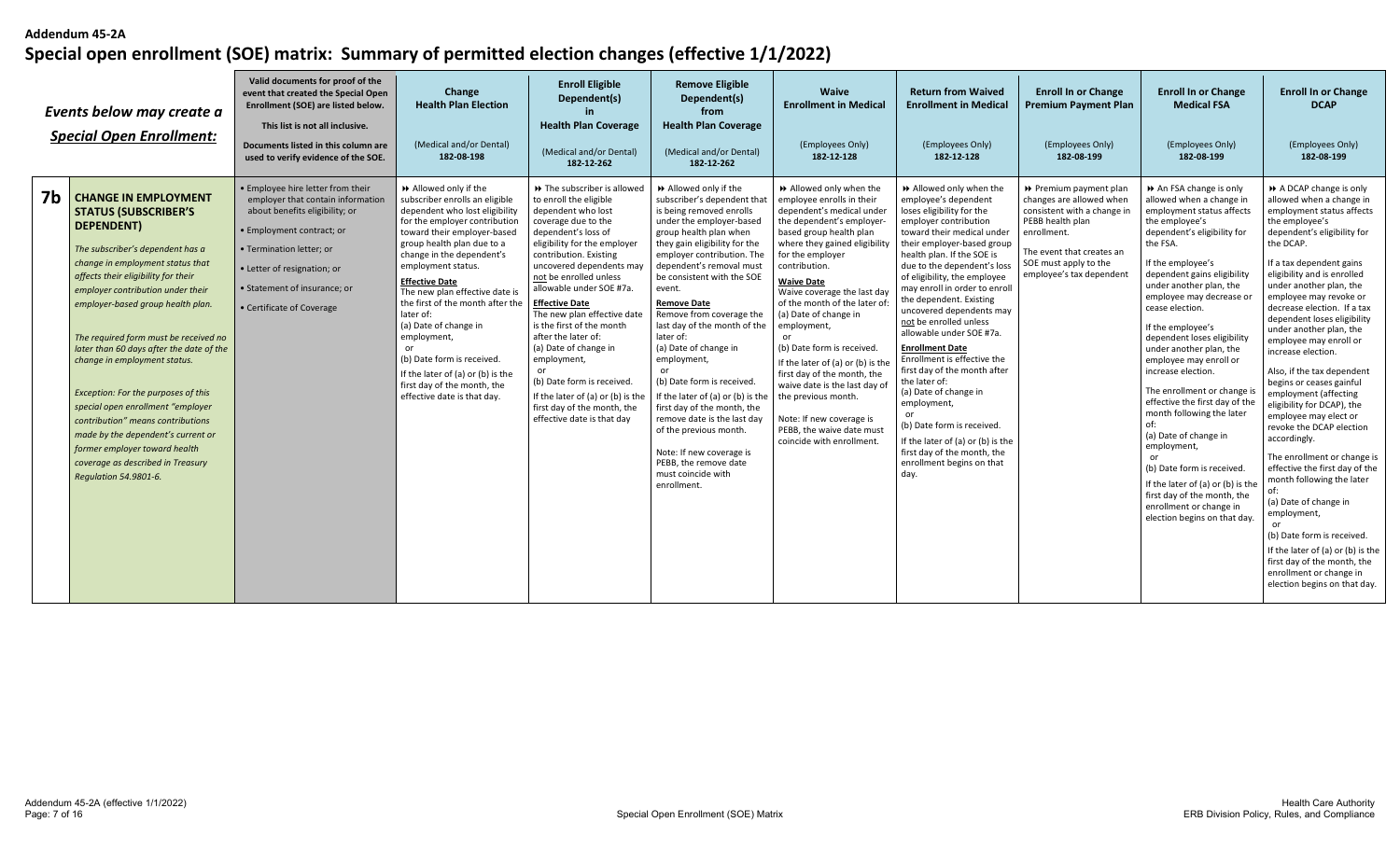|   | Events below may create a<br><b>Special Open Enrollment:</b>                                                                                                                                                                                                                                                                                                                                                                                                                                                                     | Valid documents for proof of the<br>event that created the Special Open<br>Enrollment (SOE) are listed below.<br>This list is not all inclusive.<br>Documents listed in this column are<br>used to verify evidence of the SOE.                                                                                                                                                                     | Change<br><b>Health Plan Election</b><br>(Medical and/or Dental)<br>182-08-198 | <b>Enroll Eligible</b><br>Dependent(s)<br><b>Health Plan Coverage</b><br>(Medical and/or Dental)<br>182-12-262                                                                                                                                                                                                                                                                                                                                                                                                                                                                    | <b>Remove Eligible</b><br>Dependent(s)<br>from<br><b>Health Plan Coverage</b><br>(Medical and/or Dental)<br>182-12-262                                                                                                                                                                                                                                                                                                                                     | <b>Waive</b><br><b>Enrollment in Medical</b><br>(Employees Only)<br>182-12-128                                                                                                                                                                                                                                                                                                                                                                      | <b>Return from Waived</b><br><b>Enrollment in Medical</b><br>(Employees Only)<br>182-12-128                                                                                                                                                                                                                                                                                                                                                                                                                                                                                                                                                                                                                                                                                                                                                                                                                        | <b>Enroll In or Change</b><br><b>Premium Payment Plan</b><br>(Employees Only)<br>182-08-199                                                                                                                                | <b>Enroll In or Change</b><br><b>Medical FSA</b><br>(Employees Only)<br>182-08-199 | <b>Enroll In or Change</b><br><b>DCAP</b><br>(Employees Only)<br>182-08-199                                                                                                                                                                                                                                                                                                                                                                                                                                                                                                                      |
|---|----------------------------------------------------------------------------------------------------------------------------------------------------------------------------------------------------------------------------------------------------------------------------------------------------------------------------------------------------------------------------------------------------------------------------------------------------------------------------------------------------------------------------------|----------------------------------------------------------------------------------------------------------------------------------------------------------------------------------------------------------------------------------------------------------------------------------------------------------------------------------------------------------------------------------------------------|--------------------------------------------------------------------------------|-----------------------------------------------------------------------------------------------------------------------------------------------------------------------------------------------------------------------------------------------------------------------------------------------------------------------------------------------------------------------------------------------------------------------------------------------------------------------------------------------------------------------------------------------------------------------------------|------------------------------------------------------------------------------------------------------------------------------------------------------------------------------------------------------------------------------------------------------------------------------------------------------------------------------------------------------------------------------------------------------------------------------------------------------------|-----------------------------------------------------------------------------------------------------------------------------------------------------------------------------------------------------------------------------------------------------------------------------------------------------------------------------------------------------------------------------------------------------------------------------------------------------|--------------------------------------------------------------------------------------------------------------------------------------------------------------------------------------------------------------------------------------------------------------------------------------------------------------------------------------------------------------------------------------------------------------------------------------------------------------------------------------------------------------------------------------------------------------------------------------------------------------------------------------------------------------------------------------------------------------------------------------------------------------------------------------------------------------------------------------------------------------------------------------------------------------------|----------------------------------------------------------------------------------------------------------------------------------------------------------------------------------------------------------------------------|------------------------------------------------------------------------------------|--------------------------------------------------------------------------------------------------------------------------------------------------------------------------------------------------------------------------------------------------------------------------------------------------------------------------------------------------------------------------------------------------------------------------------------------------------------------------------------------------------------------------------------------------------------------------------------------------|
| 8 | <b>CHANGE UNDER</b><br><b>OTHER EMPLOYER-BASED</b><br><b>GROUP HEALTH PLAN'S OPEN</b><br><b>ENROLLMENT</b><br>The subscriber or the subscriber's<br>dependent has a change in enrollment<br>under another employer-based group<br>health plan during its annual open<br>enrollment that does not align with<br>the PEBB Program's annual open<br>enrollment.<br>The required form must be received no<br>later than 60 days after the date of the<br>other employer-based group health<br>plan's open enrollment effective date. | • Certificate of Creditable Coverage;<br>or<br>· Letter of enrollment or termination<br>of coverage from the health plan; or<br>• Letter of enrollment or termination<br>of coverage from the employer's<br>personnel, payroll, or benefits<br>office; or<br>• Letter of DCAP enrollment or<br>termination from other DCAP<br>administrator (for DCAP election<br>change); or<br>• Proof of Waiver | <b>SOE Not Allowed</b>                                                         | >> The subscriber may<br>enroll a dependent who<br>ended coverage during an<br>open enrollment under<br>another employer-based<br>group health plan. Existing<br>uncovered dependents who<br>did not end coverage under<br>another employer plan may<br>not be enrolled.<br><b>Enrollment Date</b><br>Enrollment is effective the<br>first day of the month after<br>the later of:<br>(a) Other plan's open<br>enrollment effective date,<br>or<br>(b) Date form is received.<br>If the later of (a) or (b) is the<br>first day of the month, the<br>enrollment date is that day. | ▶ Allowed only if the<br>dependent being removed<br>enrolls during an open<br>enrollment under another<br>employer-based group<br>health plan.<br><b>Remove Date</b><br>Remove coverage the last<br>day of the month of the<br>later of:<br>(a) Other plan's open<br>enrollment effective date,<br>(b) Date form is received.<br>If the later of (a) or (b) is the<br>first day of the month, the<br>remove date is the last day<br>of the previous month. | Allowed only when the<br>employee enrolls in medical<br>during an open enrollment<br>under another employer-<br>based group health plan.<br><b>Waive Date</b><br>Waive coverage the last day<br>of the month of the later of<br>(a) Other plan's open<br>enrollment effective date,<br>or<br>(b) Date form is received.<br>If the later of (a) or (b) is the<br>first day of the month, the<br>waive date is the last day of<br>the previous month. | Allowed only when the<br>employee or a dependent<br>terminates medical during<br>open enrollment under<br>another employer based<br>group health plan. If a<br>dependent terminates<br>medical under another<br>employer-based group<br>health plan during the othe<br>plan's open enrollment, the<br>employee may enroll in<br>order to enroll the<br>dependent. Existing<br>uncovered dependents who<br>did not end coverage under<br>another employer plan may<br>not be enrolled.<br>Note: The employee is<br>allowed to elect a health<br>plan when returning from<br>waived enrollment status.<br><b>Enrollment Date</b><br>Enrollment is effective the<br>first day of the month after<br>the later of:<br>(a) Other plan's open<br>enrollment effective date.<br>or<br>(b) Date form is received.<br>If the later of (a) or (b) is the<br>first day of the month, the<br>enrollment begins on that<br>day. | ▶ Premium payment plan<br>changes are allowed when<br>consistent with a change in<br>PEBB health plan<br>enrollment.<br>The event that creates an<br>SOE must apply to the<br>employee or the<br>employee's tax dependent. | <b>SOE Not Allowed</b>                                                             | $\rightarrow$ If a tax dependent<br>enrolls or increases election<br>under another DCAP plan,<br>the employee may revoke<br>or decrease election. If a<br>tax dependent terminates<br>or reduces another DCAP<br>election, the employee may<br>enroll or increase election.<br>Enrollment or change is<br>effective the first day of the<br>month following the later<br>of:<br>(a) Other plan's open<br>enrollment effective date,<br>(b) Date form is received.<br>If the later of (a) or (b) is the<br>first day of the month, the<br>enrollment or change in<br>election begins on that day. |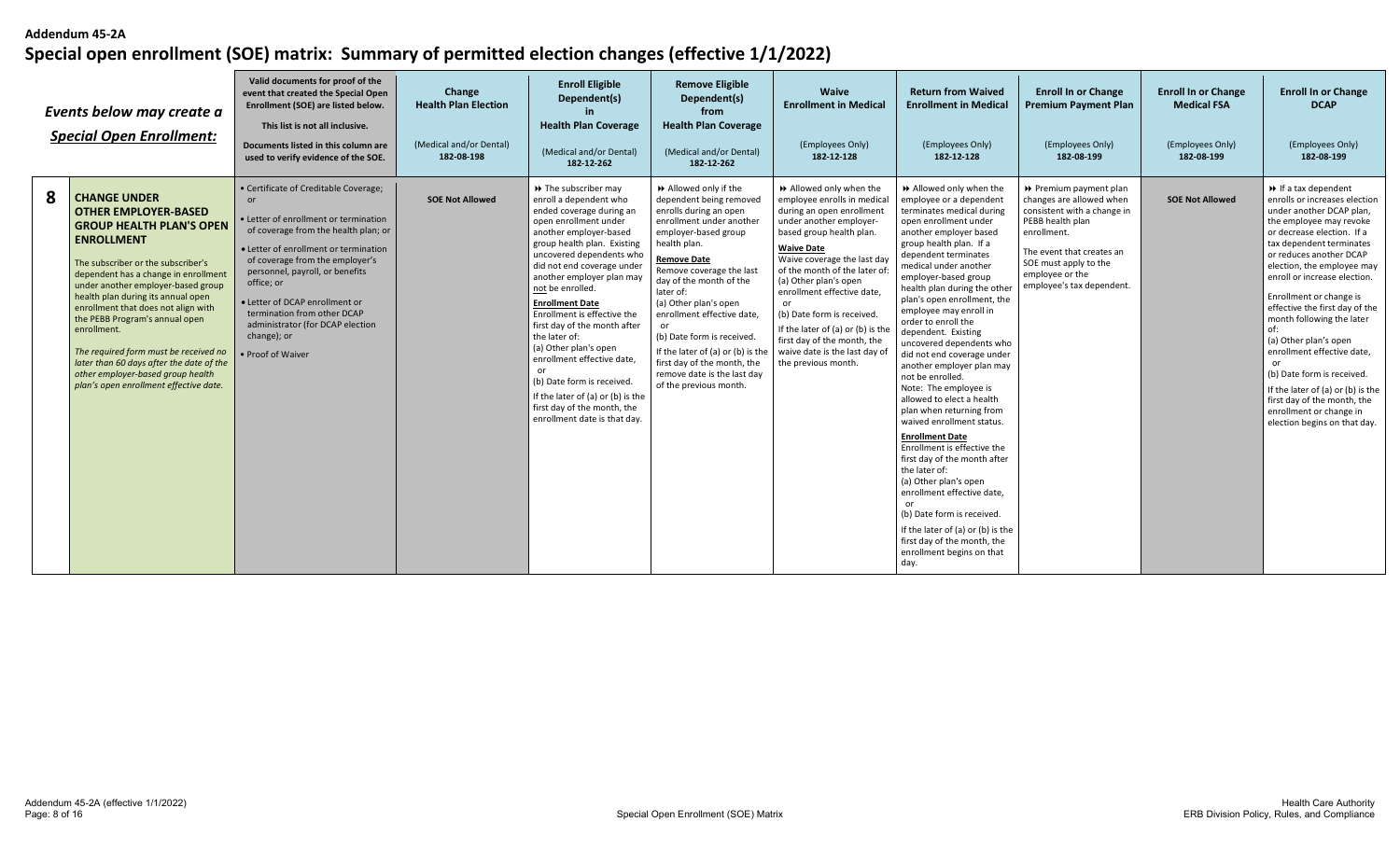|    | Events below may create a<br><b>Special Open Enrollment:</b>                                                                                                                                                                                                                                                                                                                                                                                                                                                                                                                                                                                                        | Valid documents for proof of the<br>event that created the Special Open<br>Enrollment (SOE) are listed below.<br>This list is not all inclusive.<br>Documents listed in this column are<br>used to verify evidence of the SOE.  | Change<br><b>Health Plan Election</b><br>(Medical and/or Dental)<br>182-08-198                                                                                                                                                                                                                                                                                                                      | <b>Enroll Eligible</b><br>Dependent(s)<br>in.<br><b>Health Plan Coverage</b><br>(Medical and/or Dental)<br>182-12-262                                                                                                                                                                                                                                                                                                                                                                                                            | <b>Remove Eligible</b><br>Dependent(s)<br>from<br><b>Health Plan Coverage</b><br>(Medical and/or Dental)<br>182-12-262                                                                                                                                                                                                                                                                                                                                                                                                                                 | <b>Waive</b><br><b>Enrollment in Medical</b><br>(Employees Only)<br>182-12-128 | <b>Return from Waived</b><br><b>Enrollment in Medical</b><br>(Employees Only)<br>182-12-128                                                                                                                                                                                                                                                                                                                                                                                                                                                     | <b>Enroll In or Change</b><br><b>Premium Payment Plan</b><br>(Employees Only)<br>182-08-199                                                                                                                                | <b>Enroll In or Change</b><br><b>Medical FSA</b><br>(Employees Only)<br>182-08-199 | <b>Enroll In or Change</b><br><b>DCAP</b><br>(Employees Only)<br>182-08-199 |
|----|---------------------------------------------------------------------------------------------------------------------------------------------------------------------------------------------------------------------------------------------------------------------------------------------------------------------------------------------------------------------------------------------------------------------------------------------------------------------------------------------------------------------------------------------------------------------------------------------------------------------------------------------------------------------|---------------------------------------------------------------------------------------------------------------------------------------------------------------------------------------------------------------------------------|-----------------------------------------------------------------------------------------------------------------------------------------------------------------------------------------------------------------------------------------------------------------------------------------------------------------------------------------------------------------------------------------------------|----------------------------------------------------------------------------------------------------------------------------------------------------------------------------------------------------------------------------------------------------------------------------------------------------------------------------------------------------------------------------------------------------------------------------------------------------------------------------------------------------------------------------------|--------------------------------------------------------------------------------------------------------------------------------------------------------------------------------------------------------------------------------------------------------------------------------------------------------------------------------------------------------------------------------------------------------------------------------------------------------------------------------------------------------------------------------------------------------|--------------------------------------------------------------------------------|-------------------------------------------------------------------------------------------------------------------------------------------------------------------------------------------------------------------------------------------------------------------------------------------------------------------------------------------------------------------------------------------------------------------------------------------------------------------------------------------------------------------------------------------------|----------------------------------------------------------------------------------------------------------------------------------------------------------------------------------------------------------------------------|------------------------------------------------------------------------------------|-----------------------------------------------------------------------------|
| 9  | <b>DEPENDENT MOVES FROM</b><br><b>OUTSIDE USA TO USA, OR</b><br><b>FROM USA TO OUTSIDE USA</b><br>The subscriber's dependent has a<br>change in residence from outside of<br>the United States to within the United<br>States, or from within the United<br>States to outside of the United States,<br>and that change in residence resulted<br>in the dependent losing their health<br>insurance.<br>The required form must be received no<br>later than 60 days after the date<br>moving to or from USA.                                                                                                                                                          | . Visa or Passport with date of entry;<br>$\alpha$ r<br>• Proof of former and current<br>residence (e.g. utility bill)<br>• A letter or document showing that<br>coverage was lost (e.g. Certificate of<br>Creditable Coverage) | <b>SOE Not Allowed</b>                                                                                                                                                                                                                                                                                                                                                                              | >> The subscriber may only<br>enroll a dependent who<br>moves to the United States.<br>Existing uncovered<br>dependents who did not<br>move to the United States<br>may not be enrolled.<br><b>Enrollment Date</b><br>Enrollment is effective the<br>first of the month after the<br>later of:<br>(a) Date dependent changes<br>residence from other<br>country to the United<br>States,<br>or<br>(b) Date form is received.<br>If the later of (a) or (b) is the<br>first day of the month, the<br>enrollment date is that day. | >> The subscriber may only<br>remove a dependent who<br>moves outside of the United<br>States. Enrolled<br>dependents who did not<br>move outside of the United<br>States may not be removed.<br><b>Remove Date</b><br>Remove from coverage the<br>last day of the month of the<br>later of:<br>(a) Date dependent changes<br>residence from the United<br>States to another country,<br>or<br>(b) Date form is received.<br>If the later of (a) or (b) is the<br>first day of the month, the<br>remove date is the last day<br>of the previous month. | <b>SOE Not Allowed</b>                                                         | Allowed only to enable<br>enrollment of a dependent<br>who moves to the United<br>States.<br>Existing uncovered<br>dependents who did not<br>move to the United States<br>may not be enrolled.<br><b>Enrollment Date</b><br>Enrollment is effective the<br>first day of the month after<br>the later of:<br>(a) Date dependent changes<br>residence from other<br>country to the United<br>States,<br>or<br>(b) Date form is received.<br>If the later of (a) or (b) is the<br>first day of the month, the<br>enrollment begins on that<br>day. | Premium payment plan<br>changes are allowed when<br>consistent with a change in<br>PEBB health plan<br>enrollment.<br>The event that creates an<br>SOE must apply to the<br>employee or the<br>employee's tax dependent.   | <b>SOE Not Allowed</b>                                                             | <b>SOE Not Allowed</b>                                                      |
| 10 | <b>CHANGE IN RESIDENCE</b><br>The subscriber or the subscriber's<br>dependent has a change in residence<br>that affects health plan availability.<br>If the subscriber moves and the<br>subscriber's current health plan is not<br>available in the new location the<br>subscriber must select a new health<br>plan, otherwise there will be limited<br>accessibility to network providers and<br>covered services.<br>Note: A dental plan is considered to be<br>available if a provider is located within<br>50 miles of subscriber's new residence.<br>The required form must be received no<br>later than 60 days after the date of the<br>change in residence. | • Proof of former and current<br>residence (e.g. utility bill); or<br>• Certificate of Creditable Coverage                                                                                                                      | >> Allowed only if the change<br>in residence causes the<br>current health plan to become<br>unavailable.<br><b>Effective Date</b><br>The new plan effective date is<br>the first of the month after the<br>later of:<br>(a) Date of change in<br>residence,<br>or<br>(b) Date form is received.<br>If the later of (a) or (b) is the<br>first day of the month, the<br>effective date is that day. | <b>SOE Not Allowed</b>                                                                                                                                                                                                                                                                                                                                                                                                                                                                                                           | <b>SOE Not Allowed</b>                                                                                                                                                                                                                                                                                                                                                                                                                                                                                                                                 | <b>SOE Not Allowed</b>                                                         | <b>SOE Not Allowed</b>                                                                                                                                                                                                                                                                                                                                                                                                                                                                                                                          | ▶ Premium payment plan<br>changes are allowed when<br>consistent with a change in<br>PEBB health plan<br>enrollment.<br>The event that creates an<br>SOE must apply to the<br>employee or the<br>employee's tax dependent. | <b>SOE Not Allowed</b>                                                             | <b>SOE Not Allowed</b>                                                      |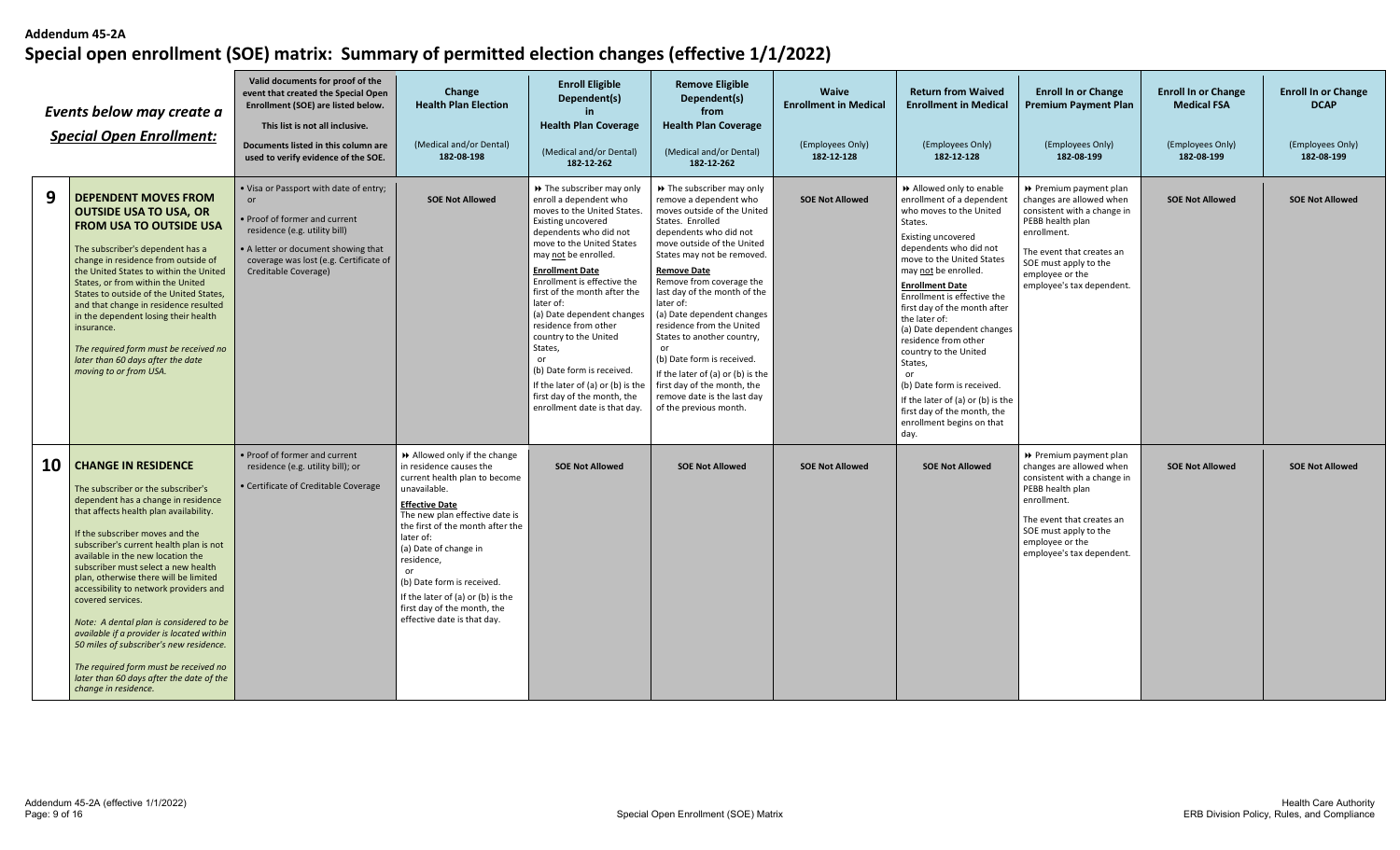|                 | Events below may create a<br><b>Special Open Enrollment:</b>                                                                                                                                                                                                                                                                                                                                                                                                                                                                                                                                                           | Valid documents for proof of the<br>event that created the Special Open<br>Enrollment (SOE) are listed below.<br>This list is not all inclusive.<br>Documents listed in this column are<br>used to verify evidence of the SOE.                                                                 | Change<br><b>Health Plan Election</b><br>(Medical and/or Dental)<br>182-08-198                                                                                                                                                                                                                                                                                                                                                                                                                                             | <b>Enroll Eligible</b><br>Dependent(s)<br><b>Health Plan Coverage</b><br>(Medical and/or Dental)<br>182-12-262                                                                                                                                                                                                                                                                                                                                                                                                            | <b>Remove Eligible</b><br>Dependent(s)<br>from<br><b>Health Plan Coverage</b><br>(Medical and/or Dental)<br>182-12-262                                                                                                                                                                                                                                                                                                                                                | Waive<br><b>Enrollment in Medical</b><br>(Employees Only)<br>182-12-128                                                                                                                            | <b>Return from Waived</b><br><b>Enrollment in Medical</b><br>(Employees Only)<br>182-12-128                                                                                                                                                                                                                                                                                                                                                                                                                                                                                                                                                    | <b>Enroll In or Change</b><br><b>Premium Payment Plan</b><br>(Employees Only)<br>182-08-199                                                                                                                                         | <b>Enroll In or Change</b><br><b>Medical FSA</b><br>(Employees Only)<br>182-08-199                                                                                                                                                                                                                                                                                                                                                                                                                                                                                                                                | <b>Enroll In or Change</b><br><b>DCAP</b><br>(Employees Only)<br>182-08-199                                   |
|-----------------|------------------------------------------------------------------------------------------------------------------------------------------------------------------------------------------------------------------------------------------------------------------------------------------------------------------------------------------------------------------------------------------------------------------------------------------------------------------------------------------------------------------------------------------------------------------------------------------------------------------------|------------------------------------------------------------------------------------------------------------------------------------------------------------------------------------------------------------------------------------------------------------------------------------------------|----------------------------------------------------------------------------------------------------------------------------------------------------------------------------------------------------------------------------------------------------------------------------------------------------------------------------------------------------------------------------------------------------------------------------------------------------------------------------------------------------------------------------|---------------------------------------------------------------------------------------------------------------------------------------------------------------------------------------------------------------------------------------------------------------------------------------------------------------------------------------------------------------------------------------------------------------------------------------------------------------------------------------------------------------------------|-----------------------------------------------------------------------------------------------------------------------------------------------------------------------------------------------------------------------------------------------------------------------------------------------------------------------------------------------------------------------------------------------------------------------------------------------------------------------|----------------------------------------------------------------------------------------------------------------------------------------------------------------------------------------------------|------------------------------------------------------------------------------------------------------------------------------------------------------------------------------------------------------------------------------------------------------------------------------------------------------------------------------------------------------------------------------------------------------------------------------------------------------------------------------------------------------------------------------------------------------------------------------------------------------------------------------------------------|-------------------------------------------------------------------------------------------------------------------------------------------------------------------------------------------------------------------------------------|-------------------------------------------------------------------------------------------------------------------------------------------------------------------------------------------------------------------------------------------------------------------------------------------------------------------------------------------------------------------------------------------------------------------------------------------------------------------------------------------------------------------------------------------------------------------------------------------------------------------|---------------------------------------------------------------------------------------------------------------|
| 11              | <b>COURT ORDER</b><br>A court order requires the subscriber<br>or any other individual to provide<br>insurance coverage for an eligible child<br>of the subscriber.<br>The required form must be received no<br>later than 60 days after the date of the<br>court order.                                                                                                                                                                                                                                                                                                                                               | · Valid court order                                                                                                                                                                                                                                                                            | Allowed only if the election<br>change is required by a court<br>order, or if an election change<br>is requested because the child<br>named in a court order does<br>not reside in the service area<br>of the subscriber's health plan.<br><b>Effective Date</b><br>The new plan effective date is<br>the first of the month after the<br>later of:<br>(a) Date of the court order,<br>or<br>(b) Date form is received.<br>If the later of (a) or (b) is the<br>first day of the month, the<br>effective date is that day. | >> The subscriber may<br>enroll a child required to be<br>enrolled by a court order.<br>Existing uncovered<br>dependents who are not<br>required to be enrolled by a<br>court order may not be<br>enrolled.<br><b>Enrollment Date</b><br>Enrollment is effective the<br>first day of the month after<br>the later of:<br>(a) Date of the court order,<br>(b) Date form is received.<br>If the later of (a) or (b) is the<br>first day of the month, the<br>enrollment date is that day.                                   | >> Allowed only if the child<br>is enrolled under the<br>coverage of the individual<br>who is required by a court<br>order to provide insurance<br>coverage.<br><b>Remove Date</b><br>Remove the child from<br>coverage the last day of the<br>month of the later of:<br>(a) Date of the court order<br>or<br>(b) Date form is received.<br>If the later of (a) or (b) is the<br>first day of the month, the<br>remove date is the last day<br>of the previous month. | <b>SOE Not Allowed</b>                                                                                                                                                                             | → The employee may enrol<br>in order to enroll a child<br>who is required to be<br>enrolled by a court order.<br>Existing uncovered<br>dependents who are not<br>required to be enrolled by a<br>court order may not be<br>enrolled.<br><b>Enrollment Date</b><br>Enrollment is effective the<br>first day of the month after<br>the later of:<br>(a) Date of the court order,<br>or<br>(b) Date form is received.<br>If the later of (a) or (b) is the<br>first day of the month, the<br>enrollment begins on that<br>day.                                                                                                                    | ▶ Premium payment plan<br>changes are allowed when<br>consistent with a change in<br>PEBB health plan<br>enrollment.<br>The event that creates an<br>SOE must apply to the<br>employee or the<br>employee's tax dependent<br>child. | >> The employee may enroll<br>or increase election if<br>required by a court order<br>for the employee's tax<br>dependent child.<br>The enrollment or change is<br>effective the first day of the<br>month following the later<br>of:<br>(a) Date of the court order<br>or<br>(b) Date form is received.<br>If the later of (a) or (b) is the<br>first day of the month, the<br>enrollment or change in<br>election begins on that day.                                                                                                                                                                           | <b>SOE Not Allowed</b><br>See Event #19:<br>"Changed Cost of<br>Dependent Care"<br>(N/A for child turning 26) |
| 12 <sup>2</sup> | <b>GAIN OR LOSE ELIGIBILITY</b><br><b>FOR MEDICAID OR CHIP</b><br>The subscriber or the subscriber's<br>dependent enrolls in coverage under<br>Medicaid or a state children's health<br>insurance program (CHIP), or the<br>subscriber or the subscriber's<br>dependent loses eligibility for coverage<br>under Medicaid or CHIP.<br>The required form must be received no<br>later than 60 days after the date of<br>gaining or losing eligibility.<br>Note: For gaining eligibility, the 60-<br>day notice requirement is measured<br>from the later of:<br>-Date of eligibility,<br>-Date agency grants eligibility | <b>• Enrollment or Termination letter</b><br>from Medicaid or CHIP reflecting<br>the date that the subscriber or<br>subscriber's dependent enrolled in<br>Medicaid or CHIP or the date at<br>which the subscriber or subscriber's<br>dependent lost eligibility for<br><b>Medicaid or CHIP</b> | Allowed only if the<br>subscriber removes a<br>dependent from coverage or<br>enrolls a dependent in<br>coverage.<br><b>Effective Date</b><br>The new plan effective date is<br>the first of the month after the<br>later of:<br>(a) Date eligible for Medicaid<br>or CHIP,<br>or<br>(b) Date form is received.<br>If the later of (a) or (b) is the<br>first day of the month, the<br>effective date is that day.                                                                                                          | >> The subscriber may<br>enroll a dependent who lost<br>eligibility for coverage<br>under Medicaid or CHIP.<br>Existing uncovered<br>dependents who did not<br>lose Medicaid or CHIP<br>eligibility may not be<br>enrolled.<br><b>Enrollment Date</b><br>Enrollment is effective the<br>first day of month following<br>the later of:<br>(a) Date not eligible for<br>Medicaid or CHIP,<br>(b) Date form is received.<br>If the later of (a) or (b) is the<br>first day of the month, the<br>enrollment date is that day. | >> Allowed only if the<br>dependent enrolls in<br>Medicaid or CHIP coverage<br>when becoming eligible for<br>that coverage.<br><b>Remove Date</b><br>Remove the dependent<br>from coverage the last day<br>of the month of the later of:<br>(a) Date eligible for<br>Medicaid or CHIP,<br>or<br>(b) Date form is received.<br>If the later of (a) or (b) is the<br>first day of the month, the<br>remove date is the last day<br>of the previous month.               | <b>SOE Not Allowed</b><br>An employee may not<br>waive enrollment in PEBB<br>medical when they or their<br>dependent enroll in<br>Medicaid or CHIP or lose<br>eligibility for Medicaid or<br>CHIP. | >> The employee must have<br>lost eligibility for Medicaid.<br>Or, if the SOE is due to a<br>dependent losing coverage<br>under Medicaid or CHIP, the<br>employee may enroll in<br>order to enroll the<br>dependent.<br><b>Existing uncovered</b><br>dependents who did not<br>lose Medicaid or CHIP<br>eligibility may not be<br>enrolled.<br><b>Enrollment Date</b><br>Enrollment is effective the<br>first day of the month after<br>the later of:<br>(a) Date not eligible for<br>Medicaid or CHIP,<br>(b) Date form is received.<br>If the later of (a) or (b) is the<br>first day of the month, the<br>enrollment begins on that<br>day. | Premium payment plan<br>changes are allowed when<br>consistent with a change in<br>PEBB health plan<br>enrollment.<br>The event that creates an<br>SOE must apply to the<br>employee or the<br>employee's tax dependent.            | >> The employee may<br>decrease or revoke election<br>if the employee or a<br>dependent becomes eligible<br>for Medicaid or CHIP. The<br>employee may enroll or<br>increase election if the<br>employee or a dependent<br>loses eligibility for Medicaid<br>or CHIP.<br>The enrollment or change is<br>effective the first day of the<br>month following the later<br>of:<br>(a) Date gaining or losing<br>eligibility for Medicaid or<br>CHIP,<br>or<br>(b) Date form is received<br>If the later of (a) or (b) is the<br>first day of the month, the<br>enrollment or change in<br>election begins on that day. | <b>SOE Not Allowed</b>                                                                                        |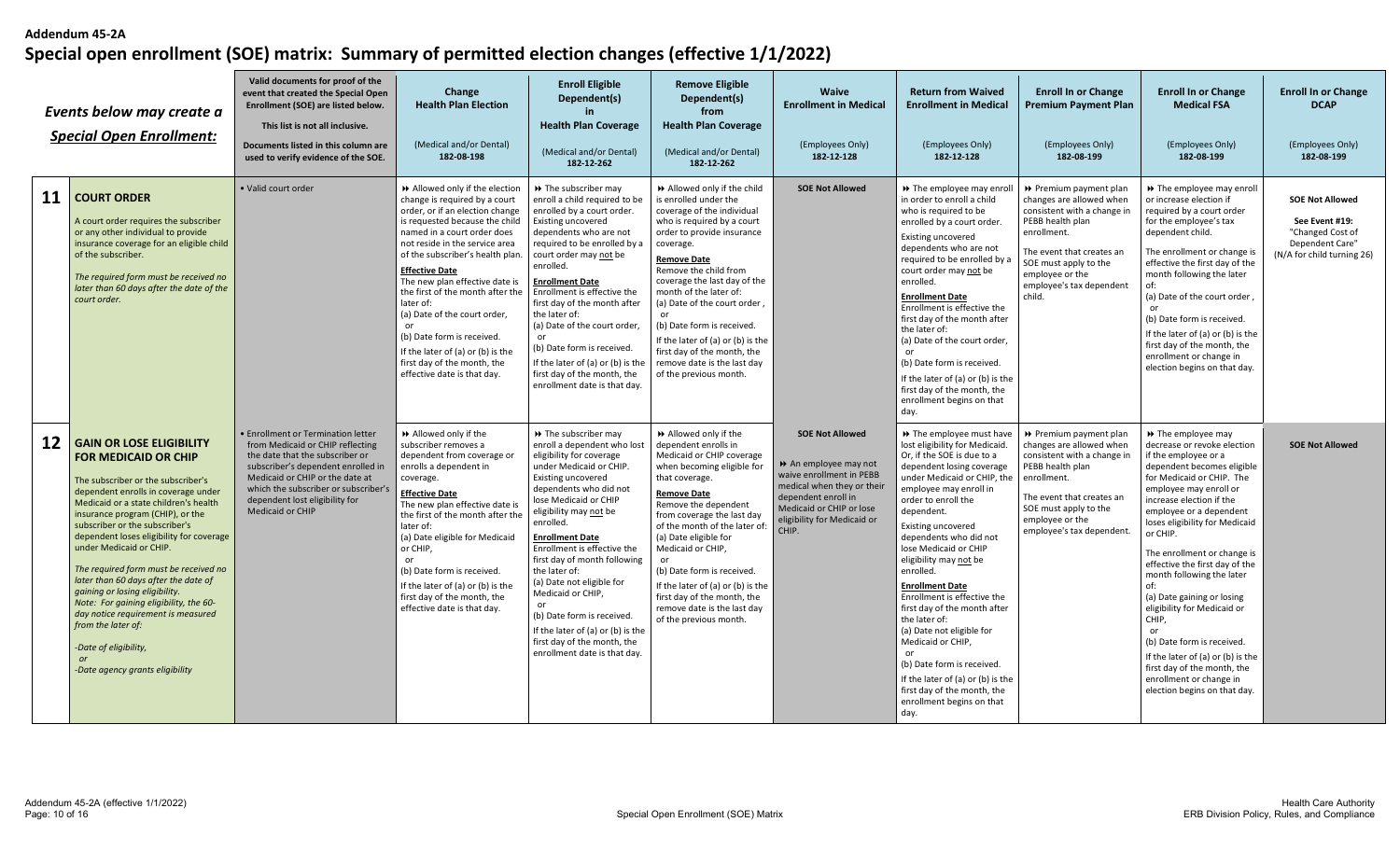| Events below may create a<br><b>Special Open Enrollment:</b>                                                                                                                                                                                                                                                                                                                                                                                                                                                                                                                                                                                                       | Valid documents for proof of the<br>event that created the Special Open<br>Enrollment (SOE) are listed below.<br>This list is not all inclusive.<br>Documents listed in this column are<br>used to verify evidence of the SOE. | Change<br><b>Health Plan Election</b><br>(Medical and/or Dental)<br>182-08-198                                                                                                                                                                                                                                                                                                                                                                                                                                                                                     | <b>Enroll Eligible</b><br>Dependent(s)<br><b>Health Plan Coverage</b><br>(Medical and/or Dental)<br>182-12-262                                                                                                                                                                                                                                                                                                                                                                                                                                                                                                                                                                | <b>Remove Eligible</b><br>Dependent(s)<br>from<br><b>Health Plan Coverage</b><br>(Medical and/or Dental)<br>182-12-262 | Waive<br><b>Enrollment in Medical</b><br>(Employees Only)<br>182-12-128 | <b>Return from Waived</b><br><b>Enrollment in Medical</b><br>(Employees Only)<br>182-12-128                                                                                                                                                                                                                                                                                                                                                                                                                                                                                                                                                                                                 | <b>Enroll In or Change</b><br><b>Premium Payment Plan</b><br>(Employees Only)<br>182-08-199                                                                                                                                   | <b>Enroll In or Change</b><br><b>Medical FSA</b><br>(Employees Only)<br>182-08-199 | <b>Enroll In or Change</b><br><b>DCAP</b><br>(Employees Only)<br>182-08-199 |
|--------------------------------------------------------------------------------------------------------------------------------------------------------------------------------------------------------------------------------------------------------------------------------------------------------------------------------------------------------------------------------------------------------------------------------------------------------------------------------------------------------------------------------------------------------------------------------------------------------------------------------------------------------------------|--------------------------------------------------------------------------------------------------------------------------------------------------------------------------------------------------------------------------------|--------------------------------------------------------------------------------------------------------------------------------------------------------------------------------------------------------------------------------------------------------------------------------------------------------------------------------------------------------------------------------------------------------------------------------------------------------------------------------------------------------------------------------------------------------------------|-------------------------------------------------------------------------------------------------------------------------------------------------------------------------------------------------------------------------------------------------------------------------------------------------------------------------------------------------------------------------------------------------------------------------------------------------------------------------------------------------------------------------------------------------------------------------------------------------------------------------------------------------------------------------------|------------------------------------------------------------------------------------------------------------------------|-------------------------------------------------------------------------|---------------------------------------------------------------------------------------------------------------------------------------------------------------------------------------------------------------------------------------------------------------------------------------------------------------------------------------------------------------------------------------------------------------------------------------------------------------------------------------------------------------------------------------------------------------------------------------------------------------------------------------------------------------------------------------------|-------------------------------------------------------------------------------------------------------------------------------------------------------------------------------------------------------------------------------|------------------------------------------------------------------------------------|-----------------------------------------------------------------------------|
| 13<br><b>BECOME ELIGIBLE FOR</b><br><b>STATE PREMIUM ASSISTANCE</b><br><b>SUBSIDY FOR PEBB MEDICAL</b><br><b>PLAN COVERAGE FROM</b><br><b>MEDICAID OR CHIP</b><br>As required by HIPAA, the subscriber<br>or the subscriber's dependent<br>becomes eligible for state premium<br>assistance subsidy for PEBB medical<br>plan coverage from Medicaid or a state<br>children's health insurance program<br>(CHIP).<br>The required form must be received no<br>later than 60 days after the date of<br>becoming eligible.<br>Note: The 60-day notice requirement<br>is measured from the later of:<br>-Date of eligibility,<br>or<br>-Date agency grants eligibility | . Eligibility letter from Medicaid or<br>CHIP                                                                                                                                                                                  | Allowed only if the<br>subscriber enrolls, or the<br>subscriber enrolls a<br>dependent, after the<br>subscriber or a dependent<br>becomes eligible for state<br>premium assistance subsidy<br>for PEBB medical plan<br>coverage from Medicaid or<br>CHIP.<br><b>Effective Date</b><br>The new plan effective date is<br>the first of the month after the<br>later of:<br>(a) Date eligible for state<br>premium assistance,<br>or<br>(b) Date form is received.<br>If the later of (a) or (b) is the<br>first day of the month, the<br>effective date is that day. | → The subscriber may<br>enroll a dependent who has<br>become eligible for state<br>premium assistance subsidy<br>for PEBB medical plan<br>coverage from Medicaid or<br>CHIP. Existing uncovered<br>dependents who did not<br>become eligible for state<br>premium assistance subsidy<br>for PEBB medical plan<br>coverage from Medicaid or<br>CHIP may not be enrolled.<br><b>Enrollment Date</b><br>Enrollment is effective the<br>first day of the month<br>following the later of:<br>(a) Date eligible for state<br>premium assistance,<br>(b) Date form is received.<br>If the later of (a) or (b) is the<br>first day of the month, the<br>enrollment date is that day. | <b>SOE Not Allowed</b>                                                                                                 | <b>SOE Not Allowed</b>                                                  | $\rightarrow$ The employee or a<br>dependent must have<br>become eligible for state<br>premium assistance subsidy<br>for PEBB medical plan<br>coverage from Medicaid or<br>CHIP.<br><b>Existing uncovered</b><br>dependents who did not<br>become eligible for state<br>premium assistance subsidy<br>for PEBB medical plan<br>coverage from Medicaid or<br>CHIP may not be enrolled<br><b>Enrollment Date</b><br>Enrollment is effective the<br>first day of the month after<br>the later of:<br>(a) Date eligible for state<br>premium assistance,<br>(b) Date form is received.<br>If the later of (a) or (b) is the<br>first day of the month, the<br>enrollment begins on that<br>day. | ▶ Premium payment plan<br>changes are allowed when<br>consistent with a change in<br>PEBB health plan<br>enrollment.<br>The event that creates an<br>SOE must apply to the<br>employee or the<br>employee's<br>tax dependent. | <b>SOE Not Allowed</b>                                                             | <b>SOE Not Allowed</b>                                                      |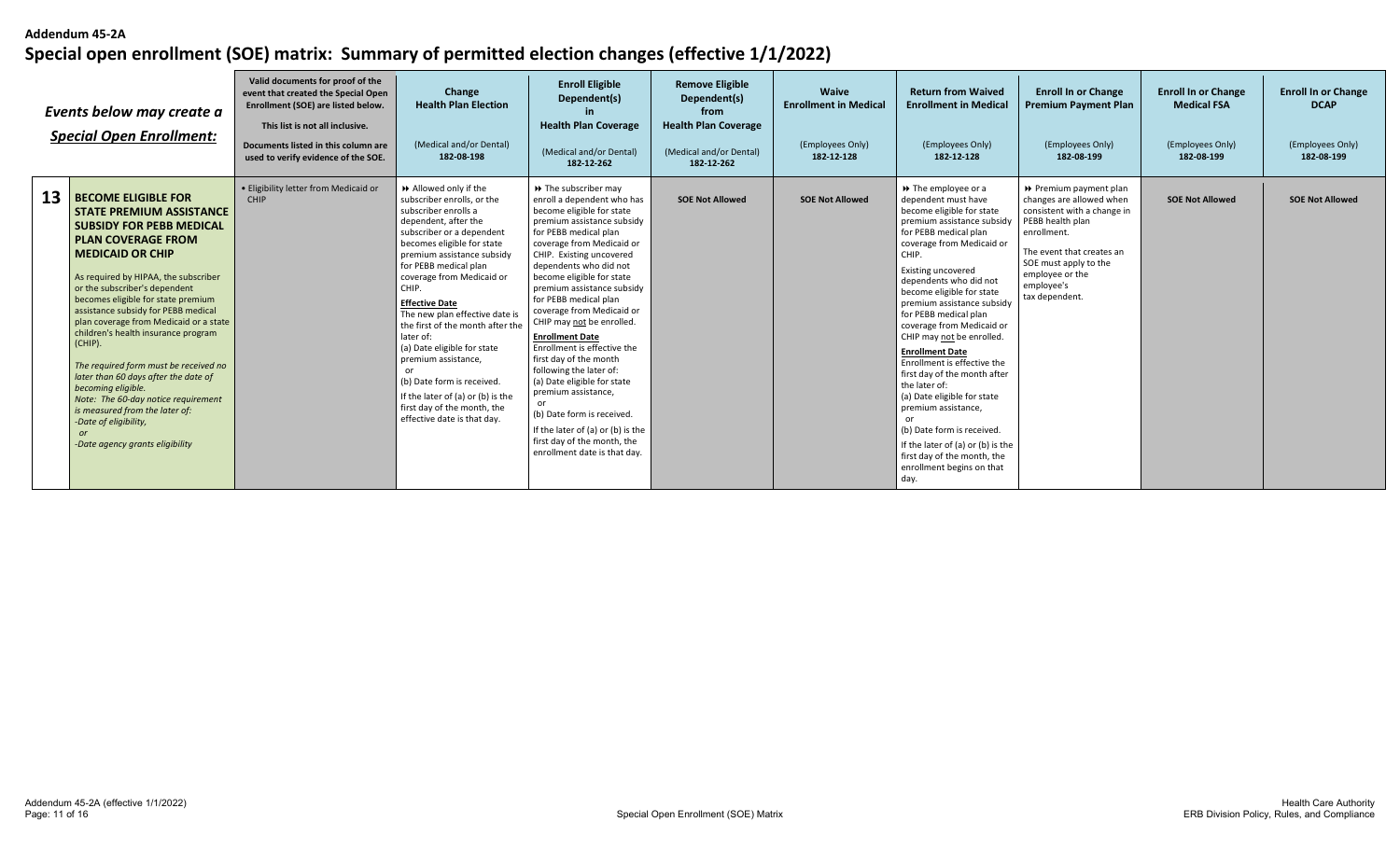| Events below may create a<br><b>Special Open Enrollment:</b>                                                                                                                                                                                                                                                                                                                                                                                                                                                                                                                                                                                                                                                                                                                                                                                                                                                                                                                                                                                                                                                                                                                                                                                                                                                                                                                                                                                                                                                  | Valid documents for proof of the<br>event that created the Special Open<br>Enrollment (SOE) are listed below.<br>This list is not all inclusive.<br>Documents listed in this column are<br>used to verify evidence of the SOE.                                                                                                                                                                                                                                                                          | Change<br><b>Health Plan Election</b><br>(Medical and/or Dental)<br>182-08-198                                                                                                                                                                                                                                                                                                                                                                                                                                                                                                                                                                                                                                                                                                                                                                                                                                                                                                                                                                                                                                                                                                                                                                                                                                                                                            | <b>Enroll Eligible</b><br>Dependent(s)<br>in.<br><b>Health Plan Coverage</b><br>(Medical and/or Dental)<br>182-12-262                                                                                                                                                                                                                                                                                                                                                                                | <b>Remove Eligible</b><br>Dependent(s)<br>from<br><b>Health Plan Coverage</b><br>(Medical and/or Dental)<br>182-12-262                                                                                                                                                                                                                                                                       | Waive<br><b>Enrollment in Medical</b><br>(Employees Only)<br>182-12-128                                                                                                                                                                                                                                                                     | <b>Return from Waived</b><br><b>Enrollment in Medical</b><br>(Employees Only)<br>182-12-128                                                                                                                                                                                                                                                                                                                                                                                                                                                                                                                        | <b>Enroll In or Change</b><br><b>Premium Payment Plan</b><br>(Employees Only)<br>182-08-199                                                                                                                                 | <b>Enroll In or Change</b><br><b>Medical FSA</b><br>(Employees Only)<br>182-08-199                                                                                                                                                                                                                                                                                                                                                                                                                                                                                                                                                                                                                           | <b>Enroll In or Change</b><br><b>DCAP</b><br>(Employees Only)<br>182-08-199 |
|---------------------------------------------------------------------------------------------------------------------------------------------------------------------------------------------------------------------------------------------------------------------------------------------------------------------------------------------------------------------------------------------------------------------------------------------------------------------------------------------------------------------------------------------------------------------------------------------------------------------------------------------------------------------------------------------------------------------------------------------------------------------------------------------------------------------------------------------------------------------------------------------------------------------------------------------------------------------------------------------------------------------------------------------------------------------------------------------------------------------------------------------------------------------------------------------------------------------------------------------------------------------------------------------------------------------------------------------------------------------------------------------------------------------------------------------------------------------------------------------------------------|---------------------------------------------------------------------------------------------------------------------------------------------------------------------------------------------------------------------------------------------------------------------------------------------------------------------------------------------------------------------------------------------------------------------------------------------------------------------------------------------------------|---------------------------------------------------------------------------------------------------------------------------------------------------------------------------------------------------------------------------------------------------------------------------------------------------------------------------------------------------------------------------------------------------------------------------------------------------------------------------------------------------------------------------------------------------------------------------------------------------------------------------------------------------------------------------------------------------------------------------------------------------------------------------------------------------------------------------------------------------------------------------------------------------------------------------------------------------------------------------------------------------------------------------------------------------------------------------------------------------------------------------------------------------------------------------------------------------------------------------------------------------------------------------------------------------------------------------------------------------------------------------|------------------------------------------------------------------------------------------------------------------------------------------------------------------------------------------------------------------------------------------------------------------------------------------------------------------------------------------------------------------------------------------------------------------------------------------------------------------------------------------------------|----------------------------------------------------------------------------------------------------------------------------------------------------------------------------------------------------------------------------------------------------------------------------------------------------------------------------------------------------------------------------------------------|---------------------------------------------------------------------------------------------------------------------------------------------------------------------------------------------------------------------------------------------------------------------------------------------------------------------------------------------|--------------------------------------------------------------------------------------------------------------------------------------------------------------------------------------------------------------------------------------------------------------------------------------------------------------------------------------------------------------------------------------------------------------------------------------------------------------------------------------------------------------------------------------------------------------------------------------------------------------------|-----------------------------------------------------------------------------------------------------------------------------------------------------------------------------------------------------------------------------|--------------------------------------------------------------------------------------------------------------------------------------------------------------------------------------------------------------------------------------------------------------------------------------------------------------------------------------------------------------------------------------------------------------------------------------------------------------------------------------------------------------------------------------------------------------------------------------------------------------------------------------------------------------------------------------------------------------|-----------------------------------------------------------------------------|
| 14   GAIN OR LOSE ELIGIBILITY<br><b>FOR MEDICARE, OR ENROLL</b><br><b>OR CANCEL ENROLLMENT IN</b><br>A MEDICARE ADVANTAGE<br>(MA) PLAN, MEDICARE<br><b>ADVANTAGE-PRESCRIPTION</b><br><b>DRUG (MAPD) PLAN OR</b><br><b>MEDICARE PART D</b><br>The subscriber or the subscriber's<br>dependent:<br>-enrolls in Medicare, or<br>-loses eligibility for Medicare:<br>If the subscriber's current medical plan<br>becomes unavailable due to the<br>subscriber's or their dependent's<br>enrollment in Medicare, the subscriber<br>must select a new medical plan as<br>described in WAC 182-08-196(2).<br>The required form must be received no<br>later than 60 days after the date of<br>gaining or losing eligibility for<br>Medicare.<br>Note: The subscriber may not change<br>their dental plan under this SOE event.<br>Note: For gaining eligibility, the 60-day<br>notice requirement is measured from<br>the later of:<br>-Date of eligibility,<br><b>or</b><br>-Date Federal Government entity<br>grants eligibility<br>For retirees, survivors, or elected<br>state officials looking to enroll in a<br><b>PEBB Medicare Supplement Plan:</b><br>A subscriber has 6 months from the<br>date of their or their dependent's<br>enrollment in Medicare Part B to enroll<br>in a PEBB Medicare supplement plan<br>for which they or their dependent is<br>eligible. The forms must be received by<br>the PEBB Program no later than 6<br>months after the enrollment in<br>Medicare Part B for either the | · Medicare benefit verification letter;<br>or<br>Copy of Medicare card; or<br>. Notice of Denial of Medicare<br>coverage; or<br>· Social Security denial letter; or<br>• Medicare Entitlement or Cessation<br>of Disability form; or<br>· Letter confirming enrollment or<br>cancellation of Medicare Part D<br>coverage;<br>• Letter of declination of<br>Medicare Part D coverage<br>• Letter confirming enrollment or<br>cancellation of MA or MAPD; or<br>· Letter of declination of<br>MA or MAPD. | >> Allowed when the<br>subscriber or the subscriber's<br>dependent enrolls in Medicare<br>or loses eligibility for<br>Medicare.<br><b>Effective Date for Gaining or</b><br><b>Losing Eligibility for Medicare</b><br>The new medical plan<br>effective date is the first of the<br>month after the later of:<br>(a) Date enrolled in Medicare,<br>or date of loss of eligibility for<br>Medicare. or<br>(b) Date form is received.<br>If the later of (a) or (b) is the<br>first day of the month, the<br>effective date is that day.<br><b>EXCEPTION: When enrolling</b><br>and dis-enrolling from a<br>Medicare Advantage plan, a<br>subscriber may choose an<br>effective date of up to three<br>months after the date in which<br>PEBB receives the completed<br>enrollment or disenrollment<br>forms. Forms must be<br>received prior to the effective<br>month for enrollment or<br>disenrollment.<br><b>Effective Date for Enrollment</b><br>or Disenrollment in Medicare<br>Part D<br>For retirees, survivors, and<br>elected/appointed officials<br>the new medical plan effective<br>date is the first of the month<br>after the later of:<br>(a) The date of enrollment or<br>disenrollment from a<br>Medicare Part D plan,<br>or<br>(b) The date the form is<br>received.<br><b>Effective Date for Enrollment</b><br>or Disenrollment in a MA or<br>MAPD plan | >> The subscriber may<br>enroll a dependent who lost<br>eligibility for coverage<br>under Medicare. Existing<br>uncovered dependents who<br>did not lose Medicare<br>eligibility may not be<br>enrolled.<br><b>Enrollment Date</b><br>Enrollment is effective the<br>first day of month following<br>the later of:<br>(a) Date not eligible for<br>Medicare,<br>or<br>(b) Date form is received.<br>If the later of (a) or (b) is the<br>first day of the month, the<br>enrollment date is that day. | >> Allowed only if the<br>subscriber's dependent<br>enrolls in Medicare.<br><b>Remove Date</b><br>Remove the dependent<br>from coverage the last day<br>of the month of the later of:<br>(a) Date eligible for<br>Medicare,<br>or<br>(b) Date form is received.<br>If the later of (a) or (b) is the<br>first day of the month, the<br>remove date is the last day<br>of the previous month. | Allowed only if the<br>employee enrolls in<br>Medicare.<br><b>Waive Date</b><br>Waive coverage the last day<br>of the month of the later of:<br>(a) Date eligible for<br>Medicare,<br>(b) Date form is received.<br>If the later of (a) or (b) is the<br>first day of the month, the<br>waive date is the last day of<br>the previous month | Allowed only if the<br>employee lost eligibility for<br>Medicare.<br>If the SOE is due to a<br>dependent losing coverage<br>under Medicare, the<br>employee may enroll in<br>order to enroll the<br>dependent.<br><b>Existing uncovered</b><br>dependents who did not<br>lose Medicare eligibility<br>may not be enrolled.<br><b>Enrollment Date</b><br>Enrollment is effective the<br>first day of the month after<br>the later of:<br>(a) Date of loss of Medicare,<br>or<br>(b) Date form is received.<br>If the later of (a) or (b) is the<br>first day of the month, the<br>enrollment begins on that<br>day. | Premium payment plan<br>changes are allowed when<br>consistent with a change in<br>PEBB health plan<br>enrollment.<br>The event that creates an<br>SOE must apply to the<br>employee or the<br>employee's<br>tax dependent. | If the employee or a tax<br>dependent gains Medicare<br>eligibility, the employee<br>may decrease election or<br>revoke enrollment.<br>If the employee or a tax<br>dependent loses Medicare<br>eligibility, the employee<br>may increase election or<br>enroll in coverage.<br>The enrollment or change is<br>effective the first day of the<br>month following the later<br>of:<br>(a) Date enrolled in<br>Medicare, date of loss of<br>eligibility for Medicare, or<br>date of enrollment or<br>disenrollment from a<br>Medicare Part D plan,<br>(b) Date form is received.<br>If the later of (a) or (b) is the<br>first day of the month, the<br>enrollment or change in<br>election begins on that day. | <b>SOE Not Allowed</b>                                                      |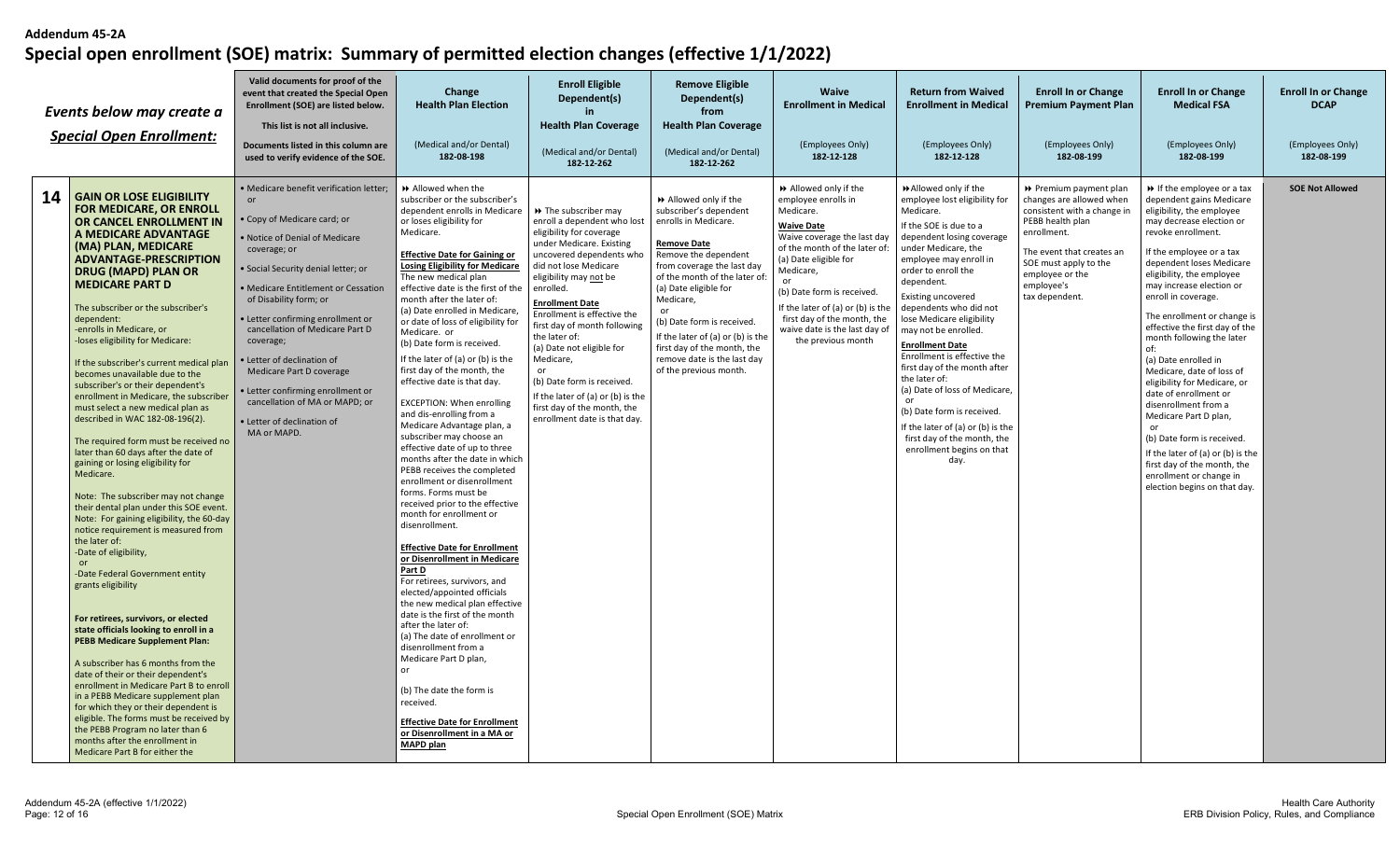| Events below may create a<br><b>Special Open Enrollment:</b> |                                                                                                                                                                                                                                                                                                                                                                                                                                                                                                                                                                                                                                                                                                                                                                                                                                                                                                                                                                                                                                                                                                                                                                                                                                                                                                                                                       | Valid documents for proof of the<br>event that created the Special Open<br>Enrollment (SOE) are listed below.<br>This list is not all inclusive.<br>Documents listed in this column are<br>used to verify evidence of the SOE. | Change<br><b>Health Plan Election</b><br>(Medical and/or Dental)<br>182-08-198                                                                                                                                                                                                     | <b>Enroll Eligible</b><br>Dependent(s)<br>in.<br><b>Health Plan Coverage</b><br>(Medical and/or Dental)<br>182-12-262 | <b>Remove Eligible</b><br>Dependent(s)<br>from<br><b>Health Plan Coverage</b><br>(Medical and/or Dental)<br>182-12-262 | Waive<br><b>Enrollment in Medical</b><br>(Employees Only)<br>182-12-128 | <b>Return from Waived</b><br><b>Enrollment in Medical</b><br>(Employees Only)<br>182-12-128 | <b>Enroll In or Change</b><br><b>Premium Payment Plan</b><br>(Employees Only)<br>182-08-199 | <b>Enroll In or Change</b><br><b>Medical FSA</b><br>(Employees Only)<br>182-08-199 | <b>Enroll In or Change</b><br><b>DCAP</b><br>(Employees Only)<br>182-08-199 |
|--------------------------------------------------------------|-------------------------------------------------------------------------------------------------------------------------------------------------------------------------------------------------------------------------------------------------------------------------------------------------------------------------------------------------------------------------------------------------------------------------------------------------------------------------------------------------------------------------------------------------------------------------------------------------------------------------------------------------------------------------------------------------------------------------------------------------------------------------------------------------------------------------------------------------------------------------------------------------------------------------------------------------------------------------------------------------------------------------------------------------------------------------------------------------------------------------------------------------------------------------------------------------------------------------------------------------------------------------------------------------------------------------------------------------------|--------------------------------------------------------------------------------------------------------------------------------------------------------------------------------------------------------------------------------|------------------------------------------------------------------------------------------------------------------------------------------------------------------------------------------------------------------------------------------------------------------------------------|-----------------------------------------------------------------------------------------------------------------------|------------------------------------------------------------------------------------------------------------------------|-------------------------------------------------------------------------|---------------------------------------------------------------------------------------------|---------------------------------------------------------------------------------------------|------------------------------------------------------------------------------------|-----------------------------------------------------------------------------|
|                                                              | subscriber or the subscriber's<br>dependent.<br>For retirees, survivors, or elected<br>state officials looking to enroll in or<br>terminate enrollment in Medicare<br>Part D:<br>Retirees, survivors, or elected state<br>officials are prohibited from keeping<br>PEBB medical if they enroll in Medicare<br>Part D. They must either terminate<br>Medicare Part D or enroll in PEBB's<br>Medicare Supplement Plan G. See<br>PEBB Program Administrative Policy<br>26-1 for details.<br>The required form must be received no<br>later than 60 days after enrolling or<br>cancelling enrollment in Medicare Part<br>D.<br>For retirees, survivors, or elected<br>state officials looking to enroll in or<br>terminate enrollment in a Medicare<br>Advantage (MA) Plan or a Medicare<br><b>Advantage-Prescription Drug (MAPD)</b><br>Plan:<br>A subscriber has seven months to<br>enroll in a MA or MAPD plan that<br>begins three months before they or<br>their dependent first enrolled in both<br>Medicare Part A and Part B and ends<br>three months after the month of<br>Medicare eligibility. A subscriber may<br>also enroll themselves or their<br>dependent in a MA or MAPD plan<br>before their last day of the Medicare<br>Part B initial enrollment period.<br>The forms must be received by the<br>PEBB program no later than the last |                                                                                                                                                                                                                                | For retirees, survivors, and<br>elected/appointed officials<br>the new medical plan effective<br>date is the first of the month<br>after the later of:<br>(a) The date of enrollment or<br>disenrollment from a MA or<br>MAPD plan,<br>or<br>(b) The date the form is<br>received. |                                                                                                                       |                                                                                                                        |                                                                         |                                                                                             |                                                                                             |                                                                                    |                                                                             |
|                                                              | day of the month prior to the month<br>the subscriber or the subscriber's<br>dependent enrolls in the MA or MAPD<br>plan.                                                                                                                                                                                                                                                                                                                                                                                                                                                                                                                                                                                                                                                                                                                                                                                                                                                                                                                                                                                                                                                                                                                                                                                                                             |                                                                                                                                                                                                                                |                                                                                                                                                                                                                                                                                    |                                                                                                                       |                                                                                                                        |                                                                         |                                                                                             |                                                                                             |                                                                                    |                                                                             |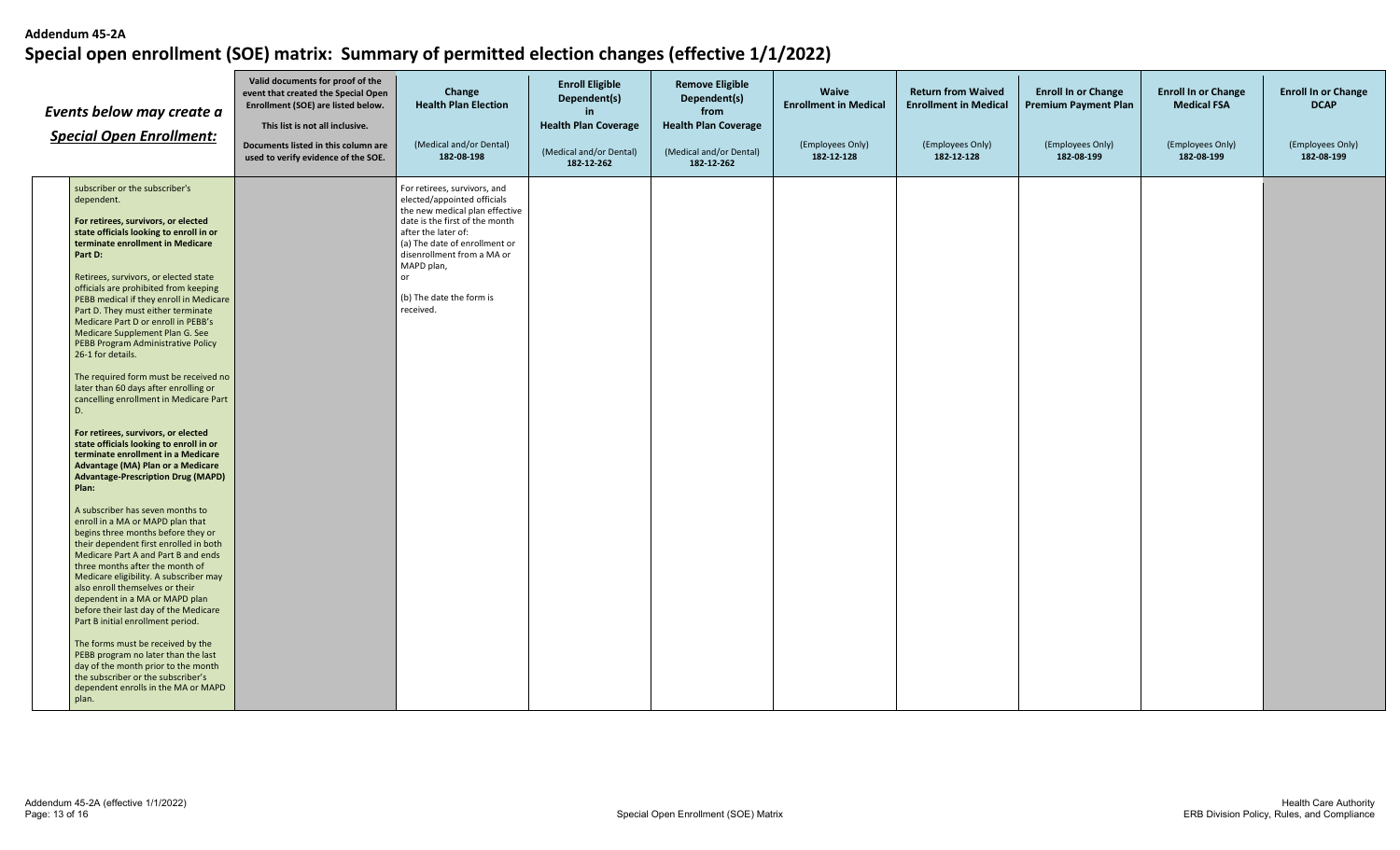| Events below may create a<br><b>Special Open Enrollment:</b> |                                                                                                                                                                                                                                                                                                                                                                                                                                                                                                                                                                                                                                                                               | Valid documents for proof of the<br>event that created the Special Open<br>Enrollment (SOE) are listed below.<br>This list is not all inclusive.<br>Documents listed in this column are<br>used to verify evidence of the SOE. | Change<br><b>Health Plan Election</b><br>(Medical and/or Dental)<br>182-08-198                                                                                                                                                                                                                                                                                                                                                   | <b>Enroll Eligible</b><br>Dependent(s)<br><b>Health Plan Coverage</b><br>(Medical and/or Dental)<br>182-12-262 | <b>Remove Eligible</b><br>Dependent(s)<br>from<br><b>Health Plan Coverage</b><br>(Medical and/or Dental)<br>182-12-262 | <b>Waive</b><br><b>Enrollment in Medical</b><br>(Employees Only)<br>182-12-128 | <b>Return from Waived</b><br><b>Enrollment in Medical</b><br>(Employees Only)<br>182-12-128 | <b>Enroll In or Change</b><br><b>Premium Payment Plan</b><br>(Employees Only)<br>182-08-199                                                                                                                                | <b>Enroll In or Change</b><br><b>Medical FSA</b><br>(Employees Only)<br>182-08-199 | <b>Enroll In or Change</b><br><b>DCAP</b><br>(Employees Only)<br>182-08-199 |
|--------------------------------------------------------------|-------------------------------------------------------------------------------------------------------------------------------------------------------------------------------------------------------------------------------------------------------------------------------------------------------------------------------------------------------------------------------------------------------------------------------------------------------------------------------------------------------------------------------------------------------------------------------------------------------------------------------------------------------------------------------|--------------------------------------------------------------------------------------------------------------------------------------------------------------------------------------------------------------------------------|----------------------------------------------------------------------------------------------------------------------------------------------------------------------------------------------------------------------------------------------------------------------------------------------------------------------------------------------------------------------------------------------------------------------------------|----------------------------------------------------------------------------------------------------------------|------------------------------------------------------------------------------------------------------------------------|--------------------------------------------------------------------------------|---------------------------------------------------------------------------------------------|----------------------------------------------------------------------------------------------------------------------------------------------------------------------------------------------------------------------------|------------------------------------------------------------------------------------|-----------------------------------------------------------------------------|
| 15                                                           | <b>MEDICAL PLAN</b><br><b>BECOMES UNAVAILABLE</b><br>The subscriber or the subscriber's<br>dependent's current medical plan<br>becomes unavailable because the<br>subscriber or enrolled dependent is no<br>longer eligible for a health savings<br>account (HSA). HCA may require<br>evidence that the subscriber or the<br>subscriber's dependent is no longer<br>eligible for an HSA.<br>The required form must be received no<br>later than 60 days after the date the<br>health plan becomes unavailable.                                                                                                                                                                | • Cancellation letter from HDHP: or<br>• Coverage confirmation in a new<br>health plan; or<br>· Medicare entitlement letter; or<br>• Copy of current tax return claiming<br>you as a dependent                                 | >> Allowed only when HSA<br>eligibility is lost.<br><b>Effective Date</b><br>The new plan effective date is<br>the first of the month after the<br>later of:<br>(a) Date current medical plan<br>becomes unavailable due to<br>loss of eligibility for a health<br>savings account (HSA),<br>or<br>(b) Date form is received.<br>If the later of (a) or (b) is the<br>first day of the month, the<br>effective date is that day. | <b>SOE Not Allowed</b>                                                                                         | <b>SOE Not Allowed</b>                                                                                                 | <b>SOE Not Allowed</b>                                                         | <b>SOE Not Allowed</b>                                                                      | ▶ Premium payment plan<br>changes are allowed when<br>consistent with a change in<br>PEBB health plan<br>enrollment.<br>The event that creates an<br>SOE must apply to the<br>employee or the<br>employee's tax dependent. | <b>SOE Not Allowed</b>                                                             | <b>SOE Not Allowed</b>                                                      |
| 16                                                           | <b>CONTINUITY OF CARE</b><br>The subscriber or the subscriber's<br>dependent experiences a disruption of<br>care for active and ongoing treatment<br>that could function as a reduction in<br>benefits for the subscriber or the<br>subscriber's dependent.<br>A subscriber may not change their<br>health plan election if the subscriber's<br>or dependent's physician stops<br>participation with the subscriber's<br>health plan unless the PEBB Program<br>determines that a continuity of care<br>issue exists. (See WAC 182-08-198 for<br>specific circumstances).<br>The required form must be received no<br>later than 60 days after the date of the<br>disruption. | • Submit request for a plan change to<br>the Health Care Authority:<br>PEBB Program<br>PO Box 42684<br>Olympia, WA 98504-5502                                                                                                  | Allowed only if meeting a<br>specific circumstance<br>described in WAC 182-08-<br>198(2)(k).<br><b>Effective Date</b><br>The new plan effective date is<br>the first of the month after the<br>later of:<br>(a) Date of disruption,<br>or<br>(b) Date form is received.<br>If the later of (a) or (b) is the<br>first day of the month, the<br>effective date is that day.                                                       | <b>SOE Not Allowed</b>                                                                                         | <b>SOE Not Allowed</b>                                                                                                 | <b>SOE Not Allowed</b>                                                         | <b>SOE Not Allowed</b>                                                                      | ▶ Premium payment plan<br>changes are allowed when<br>consistent with a change in<br>PEBB health plan<br>enrollment.<br>The event that creates an<br>SOE must apply to the<br>employee or the<br>employee's tax dependent. | <b>SOE Not Allowed</b>                                                             | <b>SOE Not Allowed</b>                                                      |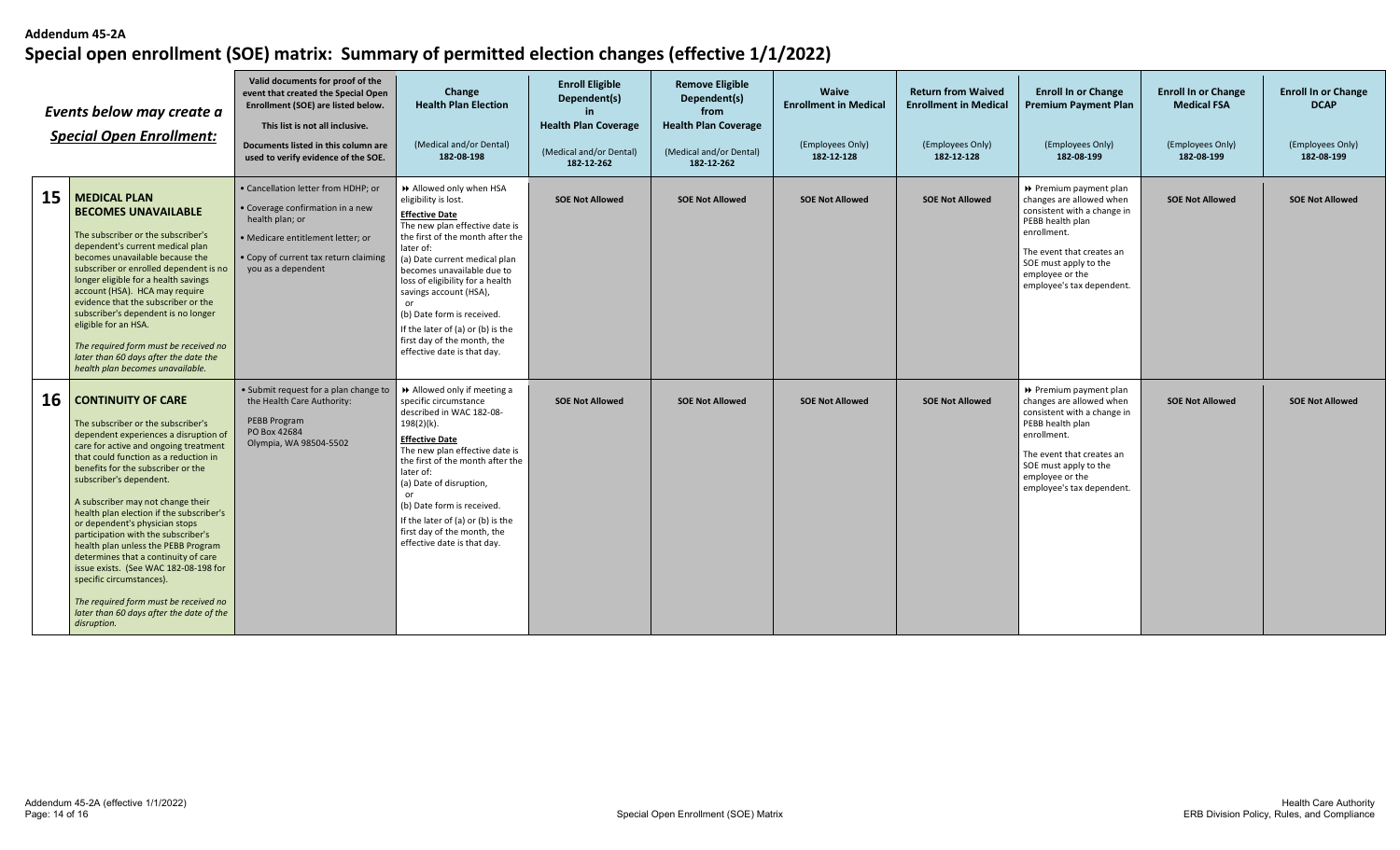| Events below may create a<br><b>Special Open Enrollment:</b> |                                                                                                                                                                                                                                                                                                                                                                                                                                                                                   | Valid documents for proof of the<br>event that created the Special Open<br>Enrollment (SOE) are listed below.<br>This list is not all inclusive.<br>Documents listed in this column are<br>used to verify evidence of the SOE.                                                                                                                                           | Change<br><b>Health Plan Election</b><br>(Medical and/or Dental)<br>182-08-198 | <b>Enroll Eligible</b><br>Dependent(s)<br><b>Health Plan Coverage</b><br>(Medical and/or Dental)<br>182-12-262 | <b>Remove Eligible</b><br>Dependent(s)<br>from<br><b>Health Plan Coverage</b><br>(Medical and/or Dental)<br>182-12-262 | <b>Waive</b><br><b>Enrollment in Medical</b><br>(Employees Only)<br>182-12-128 | <b>Return from Waived</b><br><b>Enrollment in Medical</b><br>(Employees Only)<br>182-12-128 | <b>Enroll In or Change</b><br><b>Premium Payment Plan</b><br>(Employees Only)<br>182-08-199 | <b>Enroll In or Change</b><br><b>Medical FSA</b><br>(Employees Only)<br>182-08-199 | <b>Enroll In or Change</b><br><b>DCAP</b><br>(Employees Only)<br>182-08-199                                                                                                                                                                                                                                                                                                                                                                                                                             |
|--------------------------------------------------------------|-----------------------------------------------------------------------------------------------------------------------------------------------------------------------------------------------------------------------------------------------------------------------------------------------------------------------------------------------------------------------------------------------------------------------------------------------------------------------------------|--------------------------------------------------------------------------------------------------------------------------------------------------------------------------------------------------------------------------------------------------------------------------------------------------------------------------------------------------------------------------|--------------------------------------------------------------------------------|----------------------------------------------------------------------------------------------------------------|------------------------------------------------------------------------------------------------------------------------|--------------------------------------------------------------------------------|---------------------------------------------------------------------------------------------|---------------------------------------------------------------------------------------------|------------------------------------------------------------------------------------|---------------------------------------------------------------------------------------------------------------------------------------------------------------------------------------------------------------------------------------------------------------------------------------------------------------------------------------------------------------------------------------------------------------------------------------------------------------------------------------------------------|
| 17                                                           | <b>CHANGE DEPENDENT</b><br><b>CARE PROVIDER</b><br><b>(WITH INCREASED OR</b><br><b>DECREASED COST)</b><br>If the employee changes dependent<br>care provider, the change to DCAP can<br>reflect the cost of the new provider,<br>provided the dependent care provider<br>is not a qualifying relative of the<br>employee as defined in Internal<br>Revenue Code Section 152.<br>The required form must be received no<br>later than 60 days after the date of the<br>cost change. | • Letter from both the current and<br>new daycare providers stating the<br>premium amount for qualifying<br>individuals and the due date; or<br>. Billing statement from both the<br>current and new daycare providers<br>stating the premium amount for<br>qualifying individuals and the<br>statement date.                                                            | <b>SOE Not Allowed</b>                                                         | <b>SOE Not Allowed</b>                                                                                         | <b>SOE Not Allowed</b>                                                                                                 | <b>SOE Not Allowed</b>                                                         | <b>SOE Not Allowed</b>                                                                      | <b>SOE Not Allowed</b>                                                                      | <b>SOE Not Allowed</b>                                                             | >> The change must be<br>consistent with the<br>increased or decreased cost<br>of services of the new<br>provider for an IRC Section<br>21(b)(1) qualifying<br>individual.<br>The enrollment or change is<br>effective the first day of the<br>month following the later<br>of:<br>(a) Date of cost increase or<br>decrease,<br>or<br>(b) Date form is received.<br>If the later of (a) or (b) is the<br>first day of the month, the<br>enrollment or change in<br>election begins on that day.         |
| 18                                                           | <b>CHANGED NUMBER</b><br>OF DCAP QUALIFYING<br><b>INDIVIDUALS</b><br>The employee or the employee's<br>spouse experiences a change in the<br>number of qualifying individuals as<br>defined in IRC Section 21 (b)(1).<br>The required form must be received no<br>later than 60 days after the date of the<br>change.                                                                                                                                                             | • Letter from the dependent care<br>provider confirming the number of<br>qualifying individuals enrolled in<br>services, the change in premium,<br>and the effective date of change; or<br>. Two billing statements that include<br>the number of qualifying individuals<br>enrolled in each month, the<br>premium amount due for each<br>month, and the statement date. | <b>SOE Not Allowed</b>                                                         | <b>SOE Not Allowed</b>                                                                                         | <b>SOE Not Allowed</b>                                                                                                 | <b>SOE Not Allowed</b>                                                         | <b>SOE Not Allowed</b>                                                                      | <b>SOE Not Allowed</b>                                                                      | <b>SOE Not Allowed</b>                                                             | >> The change must be<br>consistent with the<br>increased or decreased<br>number of IRC Section<br>21(b)(1) qualifying<br>individuals.<br>The enrollment or change is<br>effective the first day of the<br>month following the later<br>of:<br>(a) Date of change in<br>number of IRC Section<br>21(b)(1) qualifying<br>individuals,<br>or<br>(b) Date form is received.<br>If the later of (a) or (b) is the<br>first day of the month, the<br>enrollment or change in<br>election begins on that day. |